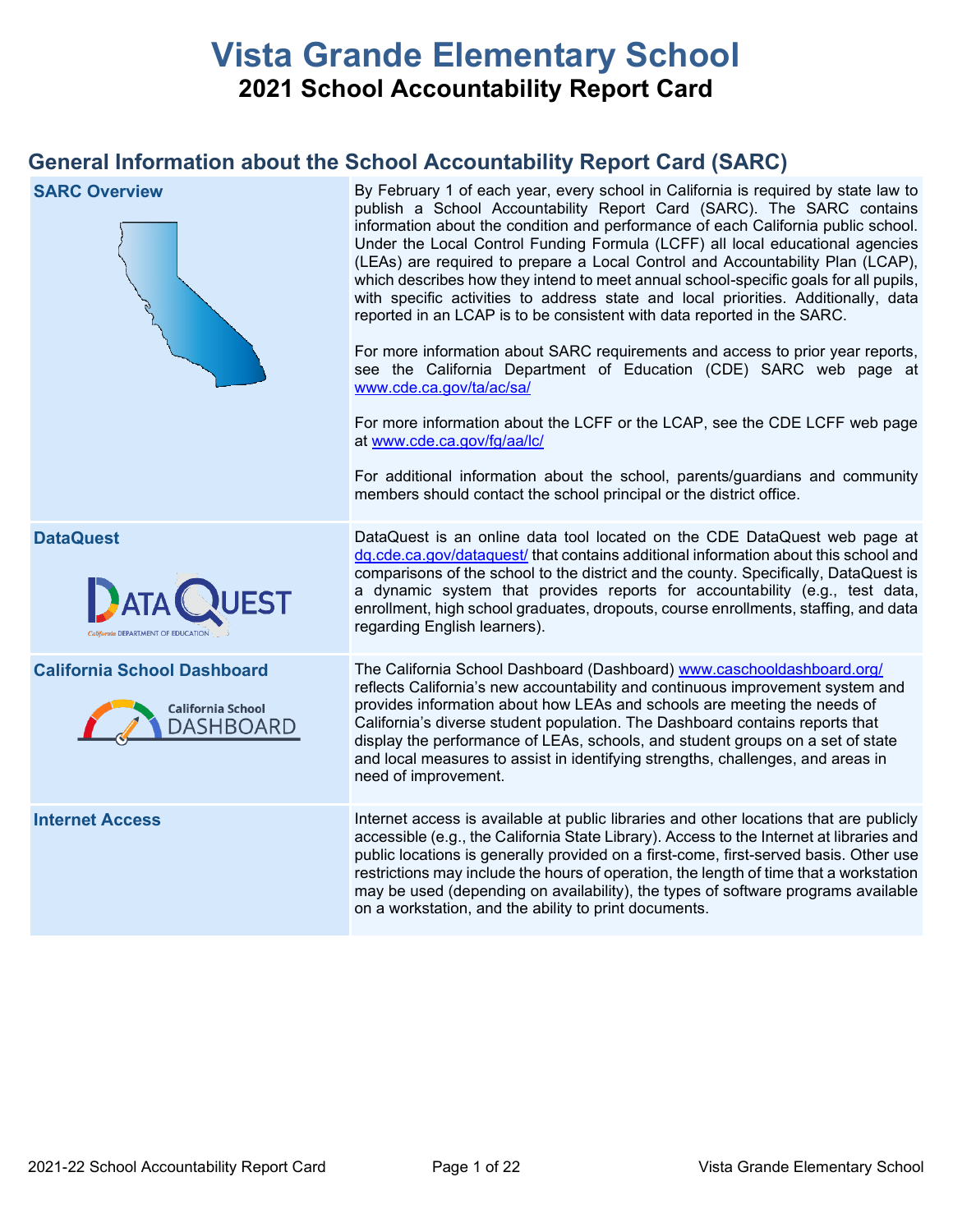# **2021-22 School Contact Information**

| <b>School Name</b>                       | Vista Grande Elementary School   |  |  |  |  |
|------------------------------------------|----------------------------------|--|--|--|--|
| <b>Street</b>                            | 1390 West Francis Avenue         |  |  |  |  |
| City, State, Zip                         | Ontario                          |  |  |  |  |
| <b>Phone Number</b>                      | 909-988-2234                     |  |  |  |  |
| <b>Principal</b>                         | Gina Castillo                    |  |  |  |  |
| <b>Email Address</b>                     | gina.castillo@omsd.net           |  |  |  |  |
| <b>School Website</b>                    | https://www.omsd.net/VistaGrande |  |  |  |  |
| <b>County-District-School (CDS) Code</b> | 36678190100107                   |  |  |  |  |

| 2021-22 District Contact Information |                                   |  |  |  |
|--------------------------------------|-----------------------------------|--|--|--|
| <b>District Name</b>                 | Ontario-Montclair School District |  |  |  |
| <b>Phone Number</b>                  | $(909)$ 459-2500                  |  |  |  |
| Superintendent                       | Dr. James Q. Hammond              |  |  |  |
| <b>Email Address</b>                 | info@omsd.net                     |  |  |  |
| <b>District Website Address</b>      | https://www.omsd.net              |  |  |  |

### **2021-22 School Overview**

Vista Grande Elementary School's Mission Statement: We, the progressive educational community of Vista Grande Elementary School guarantee every student an exemplary and comprehensive education through a personal and collaborative commitment to high standards and achievement.

Vista Grande is a TK-6 elementary school that serves approximately 400 students in the Ontario-Montclair School District. We are an AVID Elementary school that promotes a culture of High School, career, and college readiness. AVID stands for Advancement Via Individual Determination and is the cornerstone of our vision to ensure that all of our students receive an excellent, comprehensive education that will help our students reach their highest academic potential and prepare them for the demands of higher education and the workplace.

Vista Grande is a proud TK-6 AVID Elementary School and fully implements AVID'S mission is to close the achievement gap by preparing all students for college readiness and success in a global society.

AVID Elementary Students:

- Develop academic habits they will need to be successful in middle school, high school, and college.
- Learn about organization, study skills, communication, and self-advocacy.
- Take structured notes and answer and ask high-level questions that beyond routine answers.
- Are part of a school culture that promotes college and career plans.

Vista Grande is also recognized has been recognized as a Gold PBIS implementation site in 2018, 2019, 2021 and received a PBIS Cares Community Award in 2020.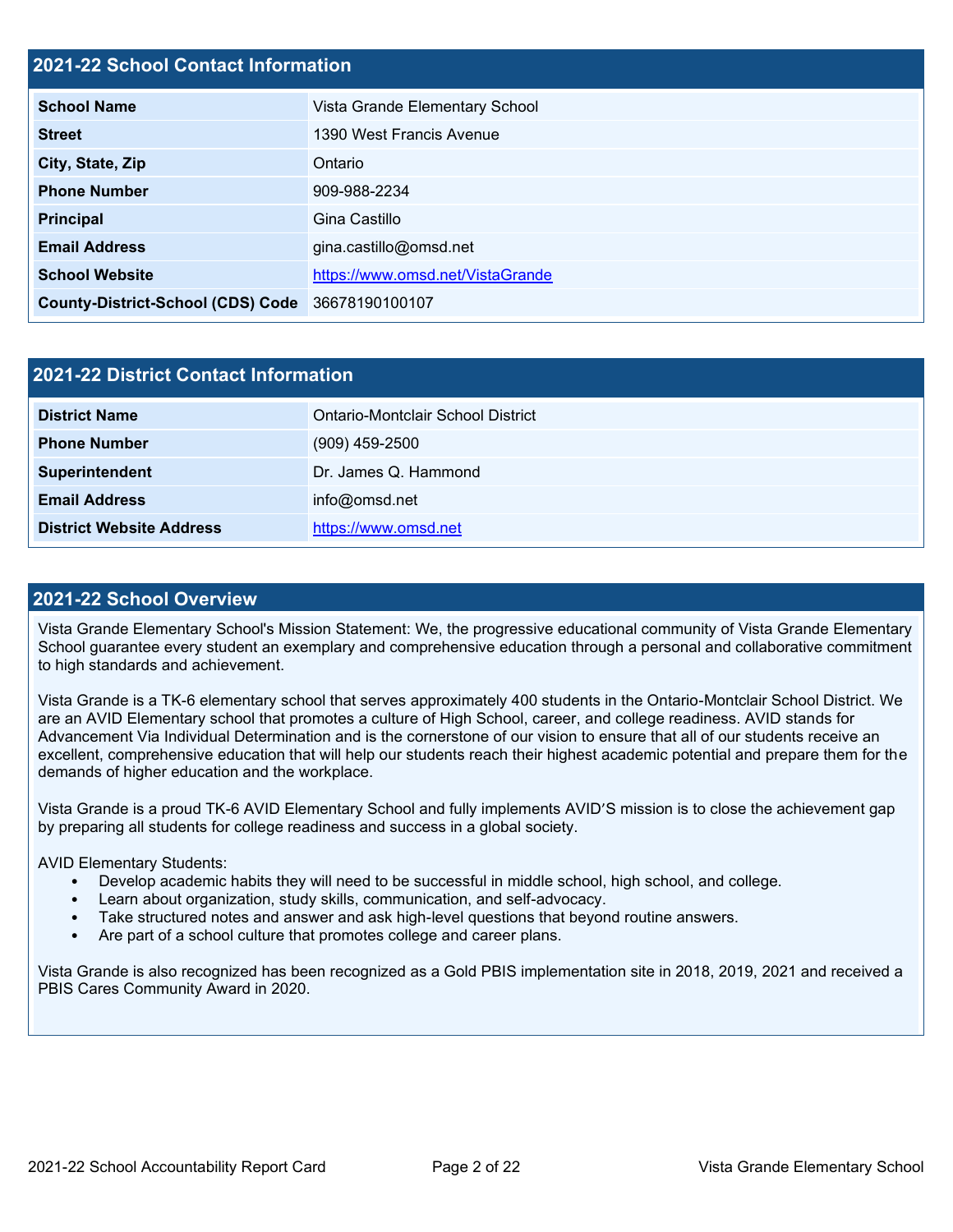# **About this School**

| 2020-21 Student Enrollment by Grade Level |                           |  |  |  |  |
|-------------------------------------------|---------------------------|--|--|--|--|
| <b>Grade Level</b>                        | <b>Number of Students</b> |  |  |  |  |
| Kindergarten                              | 71                        |  |  |  |  |
| Grade 1                                   | 52                        |  |  |  |  |
| Grade 2                                   | 64                        |  |  |  |  |
| Grade 3                                   | 75                        |  |  |  |  |
| Grade 4                                   | 63                        |  |  |  |  |
| Grade 5                                   | 55                        |  |  |  |  |
| Grade 6                                   | 62                        |  |  |  |  |
| <b>Total Enrollment</b>                   | 442                       |  |  |  |  |

# **2020-21 Student Enrollment by Student Group**

| <b>Student Group</b>                   | <b>Percent of Total Enrollment</b> |
|----------------------------------------|------------------------------------|
| <b>Female</b>                          | 55.2                               |
| <b>Male</b>                            | 44.8                               |
| American Indian or Alaska Native       | 1.6                                |
| <b>Asian</b>                           | 5.9                                |
| <b>Black or African American</b>       | $\overline{7}$                     |
| <b>Filipino</b>                        | 0.7                                |
| <b>Hispanic or Latino</b>              | 75.8                               |
| Native Hawaiian or Pacific Islander    | 0.2                                |
| <b>Two or More Races</b>               | 1.6                                |
| <b>White</b>                           | 7.2                                |
| <b>English Learners</b>                | 17                                 |
| <b>Foster Youth</b>                    | 1.6                                |
| <b>Homeless</b>                        | 1.8                                |
| <b>Socioeconomically Disadvantaged</b> | 85.7                               |
| <b>Students with Disabilities</b>      | 7.7                                |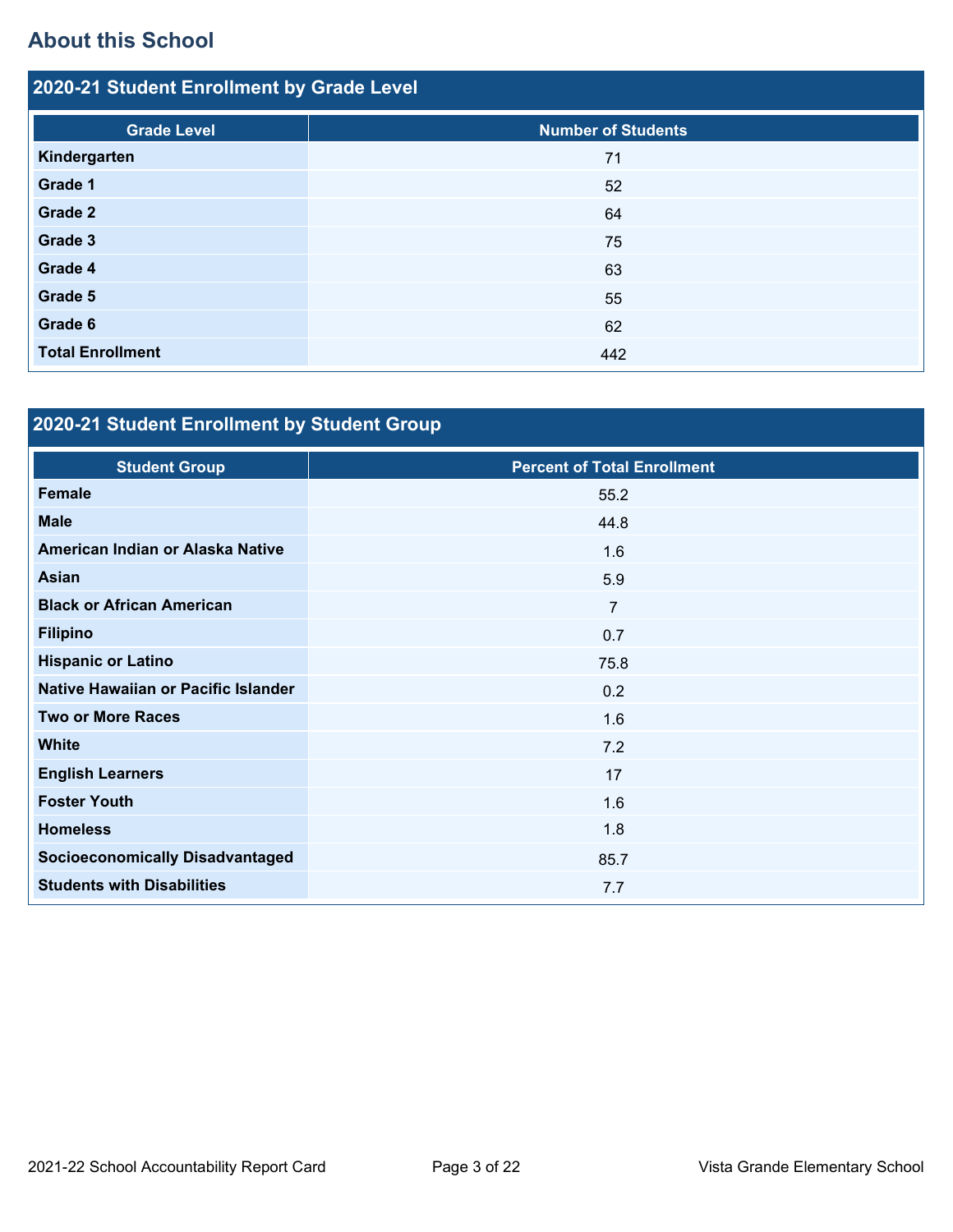# **A. Conditions of Learning State Priority: Basic**

The SARC provides the following information relevant to the State priority: Basic (Priority 1):

- Degree to which teachers are appropriately assigned and fully credentialed in the subject area and for the pupils they are teaching;
	- Pupils have access to standards-aligned instructional materials; and
- School facilities are maintained in good repair

Note: For more information refer to the Updated Teacher Equity Definitions web page at<https://www.cde.ca.gov/pd/ee/teacherequitydefinitions.asp>

### **2019-20 Teacher Preparation and Placement**

| <b>Authorization/Assignment</b>                                                                 | 2019-20 |
|-------------------------------------------------------------------------------------------------|---------|
| Fully (Preliminary or Clear) Credentialed for Subject and Student Placement (properly assigned) |         |
| <b>Intern Credential Holders Properly Assigned</b>                                              |         |
| Teachers Without Credentials and Misassignments ("ineffective" under ESSA)                      |         |
| Credentialed Teachers Assigned Out-of-Field ("out-of-field" under ESSA)                         |         |
| <b>Unknown</b>                                                                                  |         |
| <b>Total Teaching Positions</b>                                                                 |         |
|                                                                                                 |         |

Note: The data in this table is based on Full Time Equivalent (FTE) status. One FTE equals one staff member working full time; one FTE could also represent two staff members who each work 50 percent of full time. Additionally, an assignment is defined as a position that an educator is assigned to based on setting, subject, and grade level. An authorization is defined as the services that an educator is authorized to provide to students.

# **2019-20 Teachers Without Credentials and Misassignments (considered "ineffective" under ESSA)**

| <b>Authorization/Assignment</b>                              | 2019-20 |
|--------------------------------------------------------------|---------|
| <b>Permits and Waivers</b>                                   |         |
| <b>Misassignments</b>                                        |         |
| <b>Vacant Positions</b>                                      |         |
| <b>Total Teachers Without Credentials and Misassignments</b> |         |

# **2019-20 Credentialed Teachers Assigned Out-of-Field (considered "out-of-field" under ESSA)**

| <b>Indicator</b>                                       | 2019-20 |
|--------------------------------------------------------|---------|
| Credentialed Teachers Authorized on a Permit or Waiver |         |
| <b>Local Assignment Options</b>                        |         |
| <b>Total Out-of-Field Teachers</b>                     |         |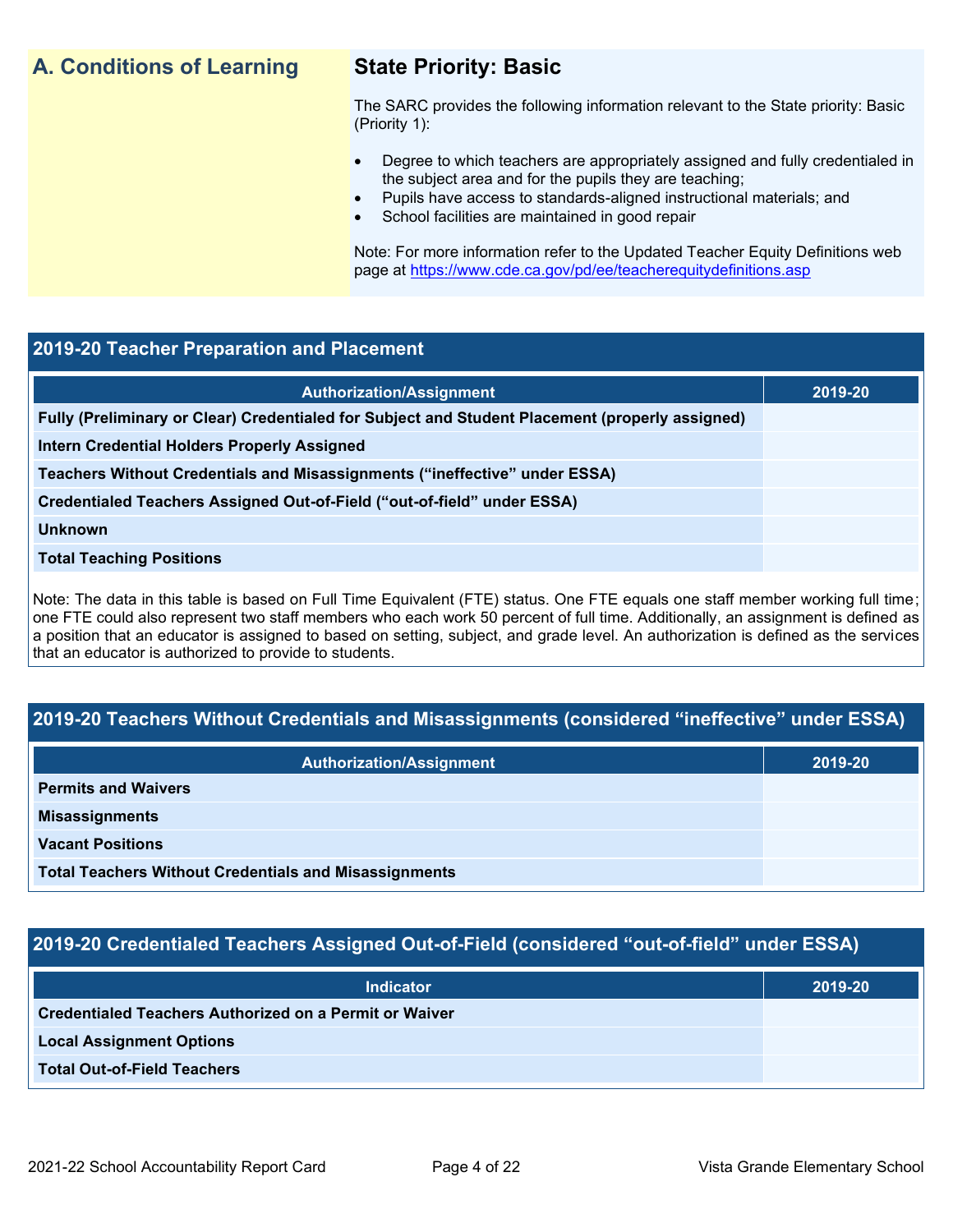# **2019-20 Class Assignments**

| <b>Indicator</b>                                                                                                                                    | 2019-20 |
|-----------------------------------------------------------------------------------------------------------------------------------------------------|---------|
| <b>Misassignments for English Learners</b><br>(a percentage of all the classes with English learners taught by teachers that are misassigned)       |         |
| No credential, permit or authorization to teach<br>(a percentage of all the classes taught by teachers with no record of an authorization to teach) |         |

# **2021-22 Quality, Currency, Availability of Textbooks and Other Instructional Materials**

**Year and month in which the data were collected** August 2020

| <b>Subject</b>                | Textbooks and Other Instructional Materials/year of<br><b>Adoption</b>                                                                                                                                                                                                                                                                                                                                                                                                               | <b>From</b><br><b>Most</b><br><b>Recent</b><br><b>Adoption</b> | <b>Percent</b><br><b>Students</b><br><b>Lacking Own</b><br><b>Assigned</b><br>Copy |
|-------------------------------|--------------------------------------------------------------------------------------------------------------------------------------------------------------------------------------------------------------------------------------------------------------------------------------------------------------------------------------------------------------------------------------------------------------------------------------------------------------------------------------|----------------------------------------------------------------|------------------------------------------------------------------------------------|
| <b>Reading/Language Arts</b>  | TK Big Day (Houghton-Mifflin-Harcourt) - Adopted 2016<br>K-6 Wonders (McGraw-Hill) - Adopted 2016                                                                                                                                                                                                                                                                                                                                                                                    | Yes                                                            | 0%                                                                                 |
| <b>Mathematics</b>            | TK-8 - Eureka Math (Great Minds)- Adopted 2015* and then<br>in 2018* for Dual Immersion program.<br>K-8 mathematics materials were selected by OMSD<br>stakeholders to adopt due to the level of rigor of the program<br>and a strong alignment with the California State Standards.<br>*TK mathematics materials are from the most recent local<br>adoption.<br>Integrated Math, High School Credit Course, Houghton Mifflin<br>Harcourt, Integrated Math I, 2015 adopted May, 2020 | No                                                             | 0%                                                                                 |
| <b>Science</b>                | TK- Big Day Houghton-Mifflin- Adopted 2016<br>K-5 California Inspire Science (McGraw Hill) - Adopted 2019<br>6-8 California Inspire Science-Preferred Integrated (McGraw<br>Hill) - Adopted 2019                                                                                                                                                                                                                                                                                     | Yes                                                            | 0%                                                                                 |
| <b>History-Social Science</b> | TK Big Day (Houghton-Mifflin-Harcourt) - Adopted 2016<br>K-5 California Vistas (Macmillan/McGraw-Hill) - Adopted<br>2006*<br>6-8 My World Interactive (Pearson) - Adopted 2018<br>*K-5 History/Social Science materials are not from the most<br>recent state adoption; however, the district has determined<br>through local review that the materials are still aligned to<br>current state standards.                                                                             | Yes                                                            | $0\%$                                                                              |
| <b>Foreign Language</b>       | *Spanish II S, High School Credit Course, Vista, Imagina, 4th<br>Edition, adopted May 2020 - *Not from the most recent state<br>adoption.<br>Spanish for Native Speakers, McDougal Littel, Tu Mundo,<br>2008, adopted July 2008<br>Beginning Spanish, Prentice Hall, Realidades, 2008, adopted<br><b>July 2008</b>                                                                                                                                                                   | Yes                                                            | 0%                                                                                 |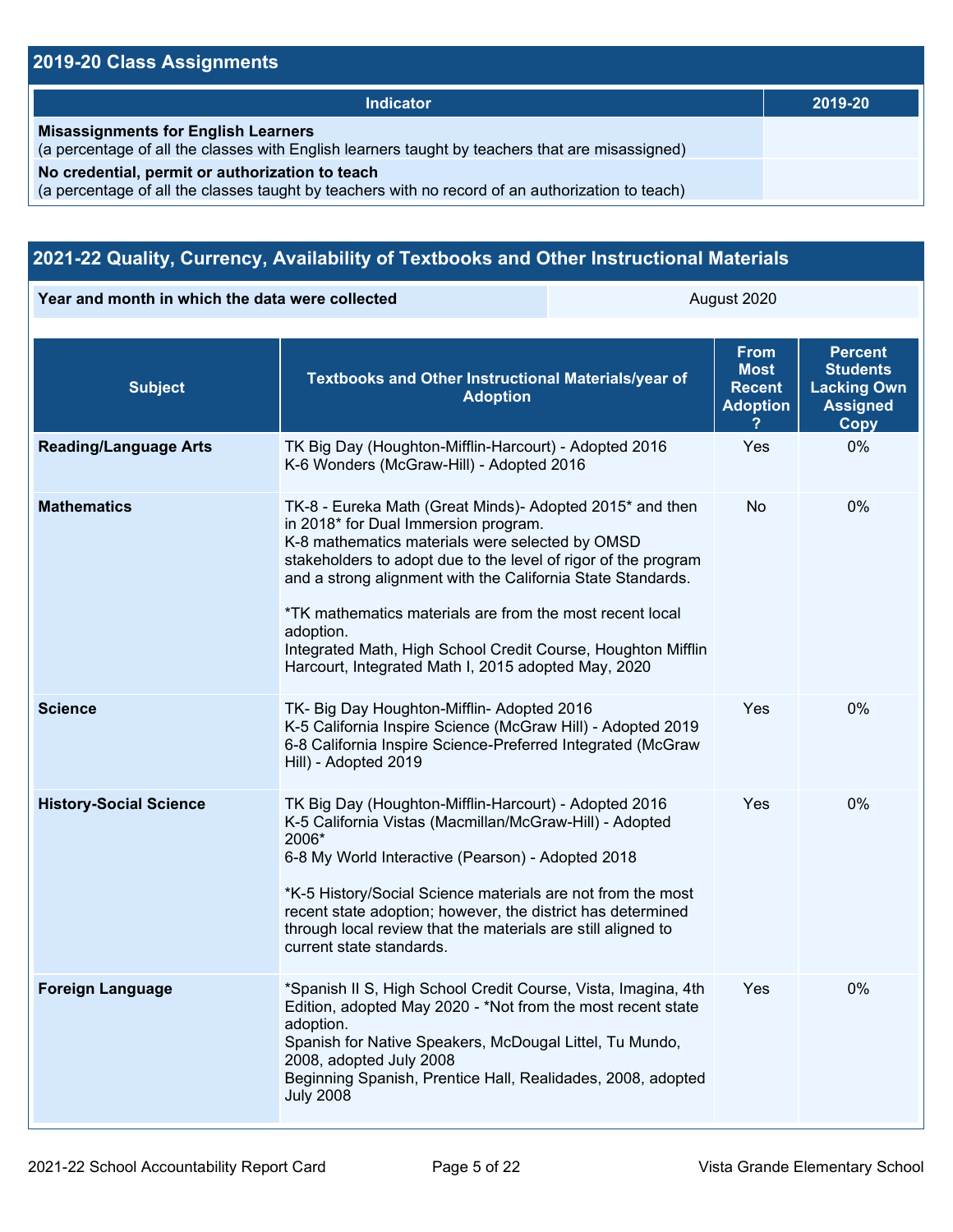| <b>Health</b>                     | K-8 Focus on You (Charles Merrill Publishing) - Adopted<br>1984                                                                                                                                                                                  | No  | $0\%$ |
|-----------------------------------|--------------------------------------------------------------------------------------------------------------------------------------------------------------------------------------------------------------------------------------------------|-----|-------|
| <b>Visual and Performing Arts</b> | TK-6 Theatre Arts Connection (SRA/McGraw-Hill) - Adopted<br>2008<br>TK-6 Art Connection (SRA/McGraw-Hill) - Adopted 2008<br>TK-8 CA Spotlight on Music (McGraw-Hill) - Adopted 2008<br>6-8 Middle School Art Series (McGraw-Hill) - Adopted 2008 | Yes | 0%    |

### **School Facility Conditions and Planned Improvements**

Vista Grande Elementary School has adequate classroom, staff, and ancillary spaces. The portable campus was built in 2004. The multipurpose room was built in 2014. Vista Grande Elementary School has 21 classrooms,a computer lab, a multipurpose room, a library, and an administration building. Vista Grande Elementary also has a Staff Lounge, four staff bathrooms and a separate workroom for teachers with a bathroom, and a covered patio area for approximately 200 hundred students, 5 bathrooms for students around campus and a large playground with basketball and handball courts, and additional playground equipment including tetherball, swings, slides and play apparatus. The teacher work room was renovated in the July 2019 and new carpet and walls were installed. Additionally, 6 classrooms received new student desks and chairs in July 2019. To promote safety, Ontario Elementary School is a closed campus; gates are closed during the school day and visitors must enter through the main office to sign in at front desk prior to entering school premises. Visitors must present their California ID badges and staff must present their district badge through our RAPTOR system. Signage has been placed at all gates directing visitors to check in at the office. All staff members have been provided with district ID badges. Ontario Elementary School offers student supervision before school, during school and after school. Supervision in the mornings is done by administrative team, support team, and noon aides. Recess duty supervision is offered by teachers, and noon aides. Adult noon aides supervise lunch and lunch recess. After school supervision is offered by administration team, support staff as well as teachers. Ontario-Montclair School District maintenance staff ensures that the repairs necessary to keep the school in good repair and working order are completed in a timely manner. A work order process is used to ensure efficient service and that emergency repairs are given the highest priority.The Ontario-Montclair School District takes great efforts to ensure that all schools are clean, safe, and functional. To assist in this effort, the Ontario-Montclair School District uses a facility survey instrument developed by the State of California OPSC. The results of this survey are available at the school office or Ontario-Montclair School District office. The LEA governing board has adopted cleaning standards for all schools in the Ontario-Montclair School

District. A summary of these standards is available at the school office or at the OntarioMontclair School District office. The principal works daily with the custodial staff to develop cleaning schedules to ensure a clean and safe school. OMSD participates in the state's School Deferred Maintenance Program, which provides state matching funds in order to assist schools with the expenditures for major repairs and upgrades. Typically, this includes the following: roofing, plumbing, heating, air conditioning, electrical systems, interior or exterior painting, floor, and carpeting. Each year the district matches the required allotment set by the state in order to participate in the deferred maintenance program. No sites in the district were open for inperson learning therefore facilities inspections were not conducted. Inspections will take place once sites re-open for in-person learning.

### **Year and month of the most recent FIT report** 1-16-2020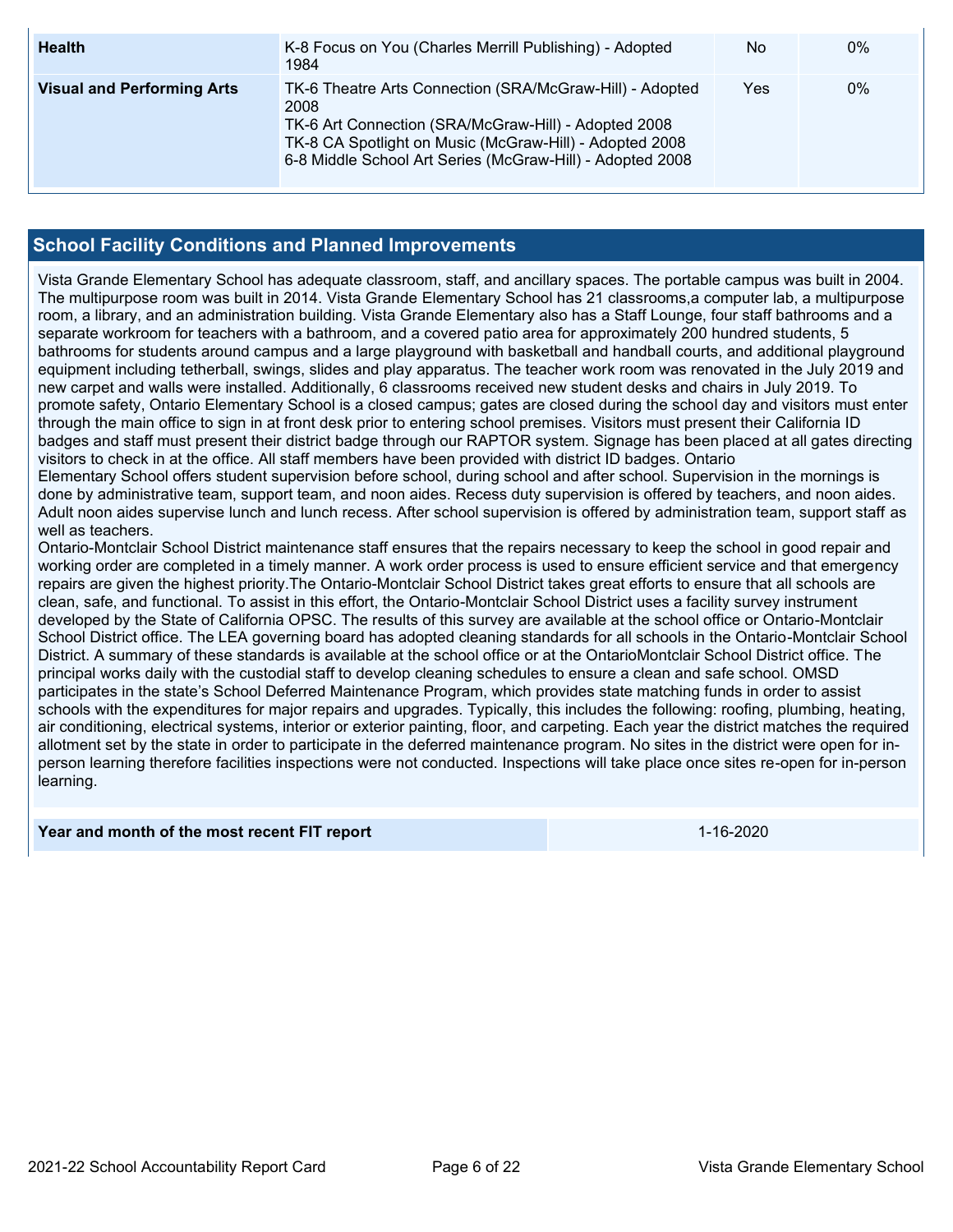| <b>School Facility Conditions and Planned Improvements</b>             |                            |              |              |                                                                                       |  |
|------------------------------------------------------------------------|----------------------------|--------------|--------------|---------------------------------------------------------------------------------------|--|
| <b>System Inspected</b>                                                | <b>Rate</b><br><b>Good</b> | Rate<br>Fair | Rate<br>Poor | <b>Repair Needed and Action Taken or Planned</b>                                      |  |
| <b>Systems:</b><br>Gas Leaks, Mechanical/HVAC, Sewer                   | X                          |              |              |                                                                                       |  |
| Interior:<br><b>Interior Surfaces</b>                                  | X                          |              |              | Linoleum is torn at entrance of Staff Restroom G<br>Bank; Replace ceiling tile in F4. |  |
| Cleanliness:<br>Overall Cleanliness, Pest/Vermin Infestation           | X                          |              |              |                                                                                       |  |
| <b>Electrical</b>                                                      | X                          |              |              | Replace missing lighting diffuser in Asst.<br><b>Principal's Office</b>               |  |
| <b>Restrooms/Fountains:</b><br>Restrooms, Sinks/ Fountains             | X                          |              |              | Cap on partition is bent in Boys Restroom G Bank.                                     |  |
| Safety:<br>Fire Safety, Hazardous Materials                            | X                          |              |              | Cabinet needs painting in E3.                                                         |  |
| Structural:<br><b>Structural Damage, Roofs</b>                         | $\times$                   |              |              |                                                                                       |  |
| External:<br>Playground/School Grounds, Windows/<br>Doors/Gates/Fences | X                          |              |              |                                                                                       |  |

| <b>Overall Facility Rate</b> |      |      |      |
|------------------------------|------|------|------|
| <b>Exemplary</b>             | Good | Fair | Poor |
|                              |      |      |      |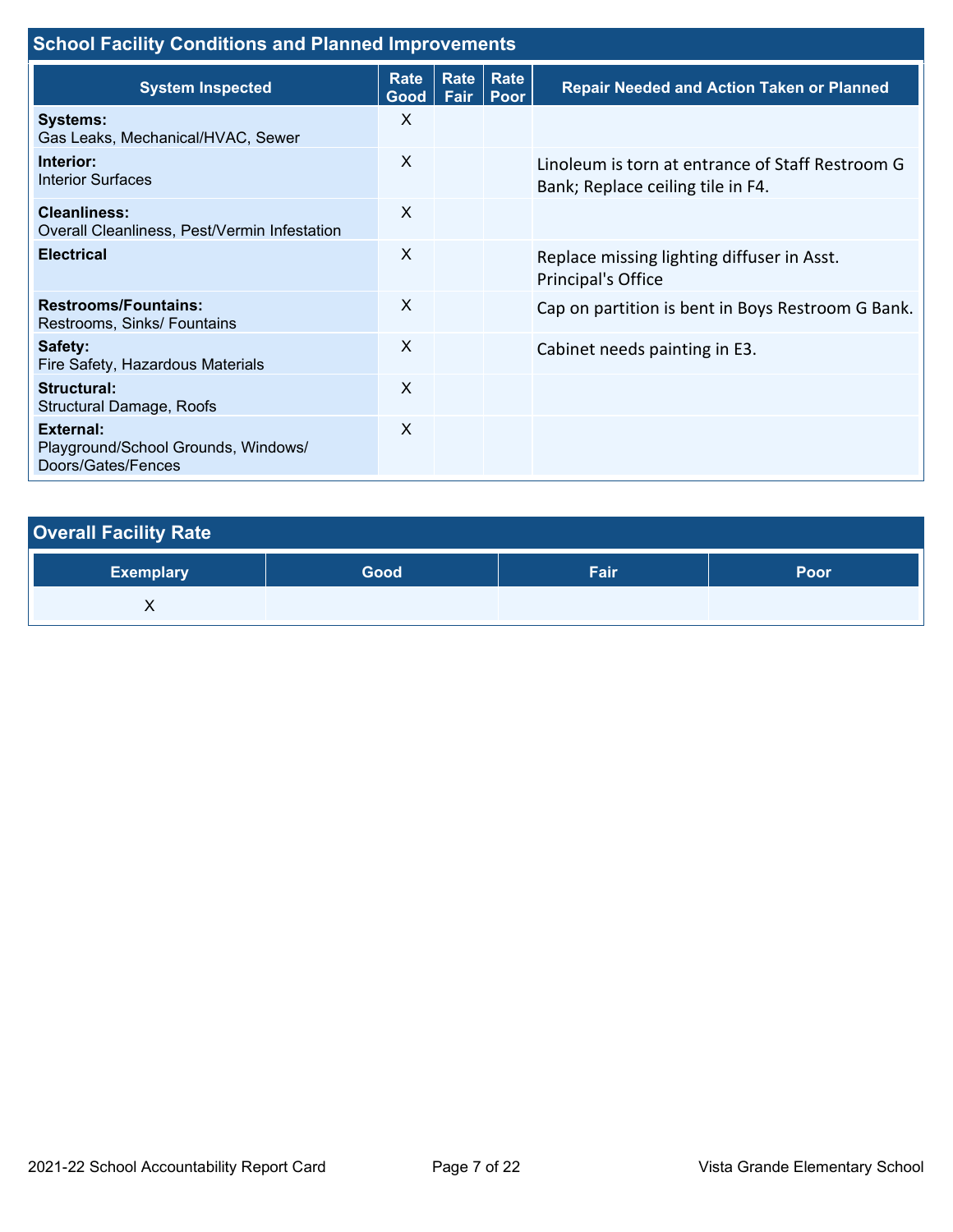# **B. Pupil Outcomes State Priority: Pupil Achievement**

The SARC provides the following information relevant to the State priority: Pupil Achievement (Priority 4):

### **Statewide Assessments**

(i.e., California Assessment of Student Performance and Progress [CAASPP] System includes the Smarter Balanced Summative Assessments for students in the general education population and the California Alternate Assessments [CAAs] for English language arts/literacy [ELA] and mathematics given in grades three through eight and grade eleven. Only eligible students may participate in the administration of the CAAs. CAAs items are aligned with alternate achievement standards, which are linked with the Common Core State Standards [CCSS] for students with the most significant cognitive disabilities).

The CAASPP System encompasses the following assessments and student participation requirements:

- 1. **Smarter Balanced Summative Assessments and CAAs for ELA** in grades three through eight and grade eleven.
- 2. **Smarter Balanced Summative Assessments and CAAs for mathematics** in grades three through eight and grade eleven.
- 3. **California Science Test (CAST) and CAAs for Science** in grades five, eight, and once in high school (i.e., grade ten, eleven, or twelve).

### **SARC Reporting in the 2020-2021 School Year Only**

Where the most viable option, LEAs were required to administer the statewide summative assessment in ELA and mathematics. Where a statewide summative assessment was not the most viable option for the LEA (or for one or more gradelevel[s] within the LEA) due to the pandemic, LEAs were allowed to report results from a different assessment that met the criteria established by the State Board of Education (SBE) on March 16, 2021. The assessments were required to be:

- Aligned with CA CCSS for ELA and mathematics;
- Available to students in grades 3 through 8, and grade 11; and
- Uniformly administered across a grade, grade span, school, or district to all eligible students.

### **Options**

Note that the CAAs could only be administered in-person following health and safety requirements. If it was not viable for the LEA to administer the CAAs in person with health and safety guidelines in place, the LEA was directed to not administer the tests. There were no other assessment options available for the CAAs. Schools administered the Smarter Balanced Summative Assessments for ELA and mathematics, other assessments that meet the SBE criteria, or a combination of both, and they could only choose one of the following:

- Smarter Balanced ELA and mathematics summative assessments;
- Other assessments meeting the SBE criteria; or
- Combination of Smarter Balanced ELA and mathematics summative assessments and other assessments.

The percentage of students who have successfully completed courses that satisfy the requirements for entrance to the University of California and the California State University, or career technical education sequences or programs of study.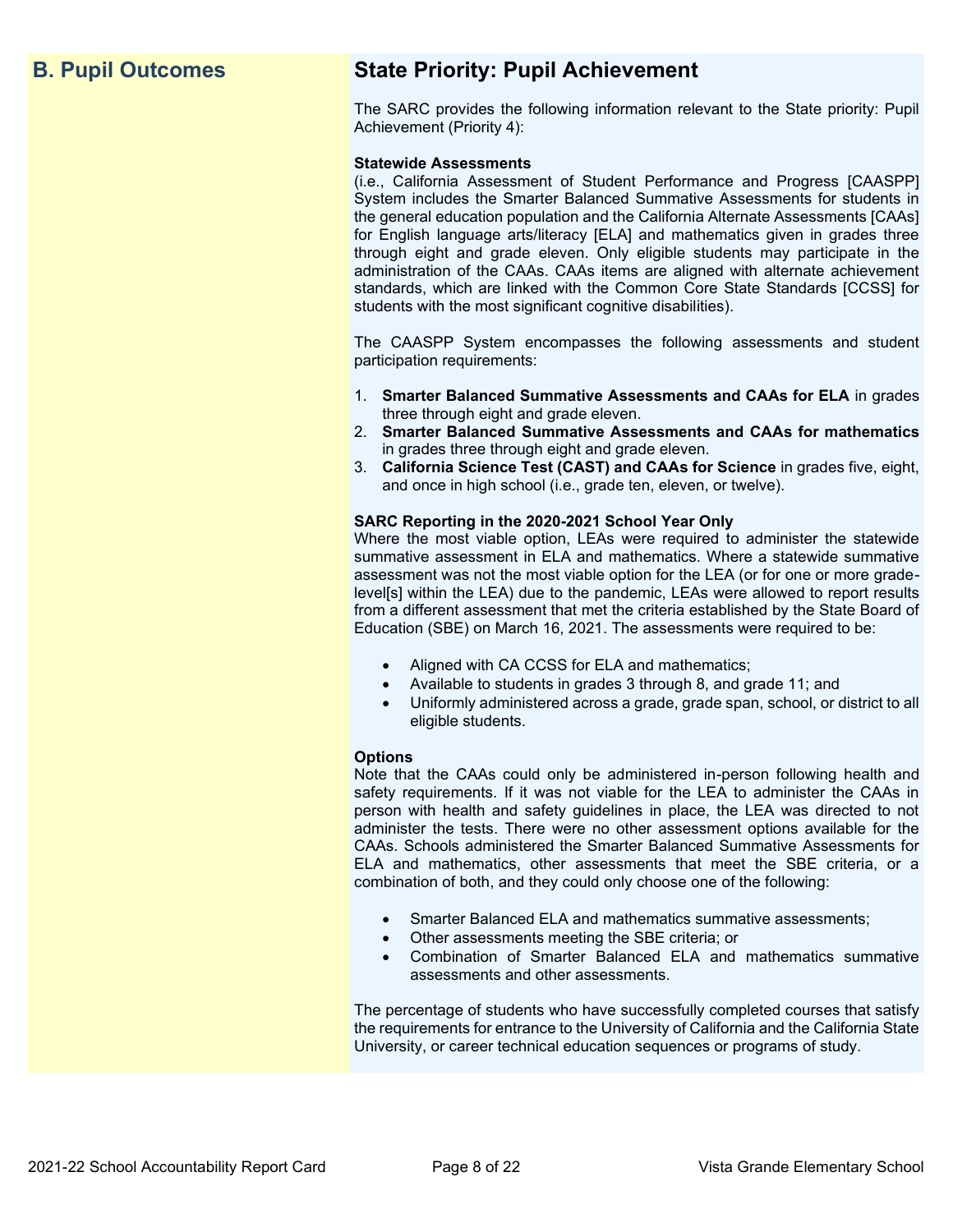### **Percentage of Students Meeting or Exceeding the State Standard on CAASPP**

This table displays CAASPP test results in ELA and mathematics for all students grades three through eight and grade eleven taking and completing a state-administered assessment.

The 2019-2020 data cells with N/A values indicate that the 2019-2020 data are not available due to the COVID-19 pandemic and resulting summative test suspension. The Executive Order N-30-20 was issued which waived the assessment, accountability, and reporting requirements for the 2019-2020 school year.

The 2020-2021 data cells have N/A values because these data are not comparable to other year data due to the COVID-19 pandemic during the 2020-2021 school year. Where the CAASPP assessments in ELA and/or mathematics is not the most viable option, the LEAs were allowed to administer local assessments. Therefore, the 2020-2021 data between school years for the school, district, state are not an accurate comparison. As such, it is inappropriate to compare results of the 2020-2021 school year to other school years.

| <b>Subject</b>                                                       | <b>School</b><br>2019-20 | <b>School</b><br>2020-21 | <b>District</b><br>2019-20 | <b>District</b><br>2020-21 | <b>State</b><br>2019-20 | <b>State</b><br>2020-21 |
|----------------------------------------------------------------------|--------------------------|--------------------------|----------------------------|----------------------------|-------------------------|-------------------------|
| <b>English Language Arts/Literacy</b><br>$\left($ grades 3-8 and 11) | N/A                      | N/A                      | N/A                        | N/A                        | N/A                     | N/A                     |
| <b>Mathematics</b><br>$(grades 3-8 and 11)$                          | N/A                      | N/A                      | N/A                        | N/A                        | N/A                     | N/A                     |

## **2020-21 CAASPP Test Results in ELA by Student Group**

This table displays CAASPP test results in ELA by student group for students grades three through eight and grade eleven taking and completing a state-administered assessment. The CDE will populate this table for schools in cases where the school administered the CAASPP assessment. In cases where the school administered a local assessment instead of CAASPP, the CDE will populate this table with "NT" values, meaning this school did not test students using the CAASPP. See the local assessment(s) table for more information.

| <b>CAASPP</b><br><b>Student Groups</b> | <b>CAASPP</b><br><b>Total</b><br><b>Enrollment</b> | <b>CAASPP</b><br><b>Number</b><br><b>Tested</b> | <b>CAASPP</b><br><b>Percent</b><br><b>Tested</b> | <b>CAASPP</b><br><b>Percent</b><br><b>Not Tested</b> | <b>CAASPP</b><br><b>Percent</b><br>Met or<br><b>Exceeded</b> |
|----------------------------------------|----------------------------------------------------|-------------------------------------------------|--------------------------------------------------|------------------------------------------------------|--------------------------------------------------------------|
| <b>All Students</b>                    | 248                                                | <b>NT</b>                                       | <b>NT</b>                                        | <b>NT</b>                                            | <b>NT</b>                                                    |
| <b>Female</b>                          | 134                                                | <b>NT</b>                                       | <b>NT</b>                                        | <b>NT</b>                                            | <b>NT</b>                                                    |
| <b>Male</b>                            | 114                                                | <b>NT</b>                                       | <b>NT</b>                                        | <b>NT</b>                                            | <b>NT</b>                                                    |
| American Indian or Alaska Native       | $-$                                                | <b>NT</b>                                       | <b>NT</b>                                        | <b>NT</b>                                            | <b>NT</b>                                                    |
| <b>Asian</b>                           | 17                                                 | <b>NT</b>                                       | <b>NT</b>                                        | <b>NT</b>                                            | <b>NT</b>                                                    |
| <b>Black or African American</b>       | 19                                                 | <b>NT</b>                                       | <b>NT</b>                                        | <b>NT</b>                                            | <b>NT</b>                                                    |
| <b>Filipino</b>                        | $\qquad \qquad -$                                  | <b>NT</b>                                       | <b>NT</b>                                        | <b>NT</b>                                            | <b>NT</b>                                                    |
| <b>Hispanic or Latino</b>              | 184                                                | <b>NT</b>                                       | <b>NT</b>                                        | <b>NT</b>                                            | <b>NT</b>                                                    |
| Native Hawaiian or Pacific Islander    | $- -$                                              | <b>NT</b>                                       | <b>NT</b>                                        | <b>NT</b>                                            | <b>NT</b>                                                    |
| <b>Two or More Races</b>               | $- -$                                              | <b>NT</b>                                       | <b>NT</b>                                        | <b>NT</b>                                            | <b>NT</b>                                                    |
| <b>White</b>                           | 15                                                 | <b>NT</b>                                       | <b>NT</b>                                        | <b>NT</b>                                            | <b>NT</b>                                                    |
| <b>English Learners</b>                | 28                                                 | <b>NT</b>                                       | <b>NT</b>                                        | <b>NT</b>                                            | <b>NT</b>                                                    |
| <b>Foster Youth</b>                    | $\overline{\phantom{a}}$                           | <b>NT</b>                                       | <b>NT</b>                                        | <b>NT</b>                                            | <b>NT</b>                                                    |
| <b>Homeless</b>                        | 12                                                 | <b>NT</b>                                       | <b>NT</b>                                        | <b>NT</b>                                            | <b>NT</b>                                                    |
| <b>Military</b>                        | $\Omega$                                           | $\mathbf 0$                                     | $\mathbf{0}$                                     | $\mathbf 0$                                          | 0                                                            |
| <b>Socioeconomically Disadvantaged</b> | 211                                                | <b>NT</b>                                       | <b>NT</b>                                        | <b>NT</b>                                            | <b>NT</b>                                                    |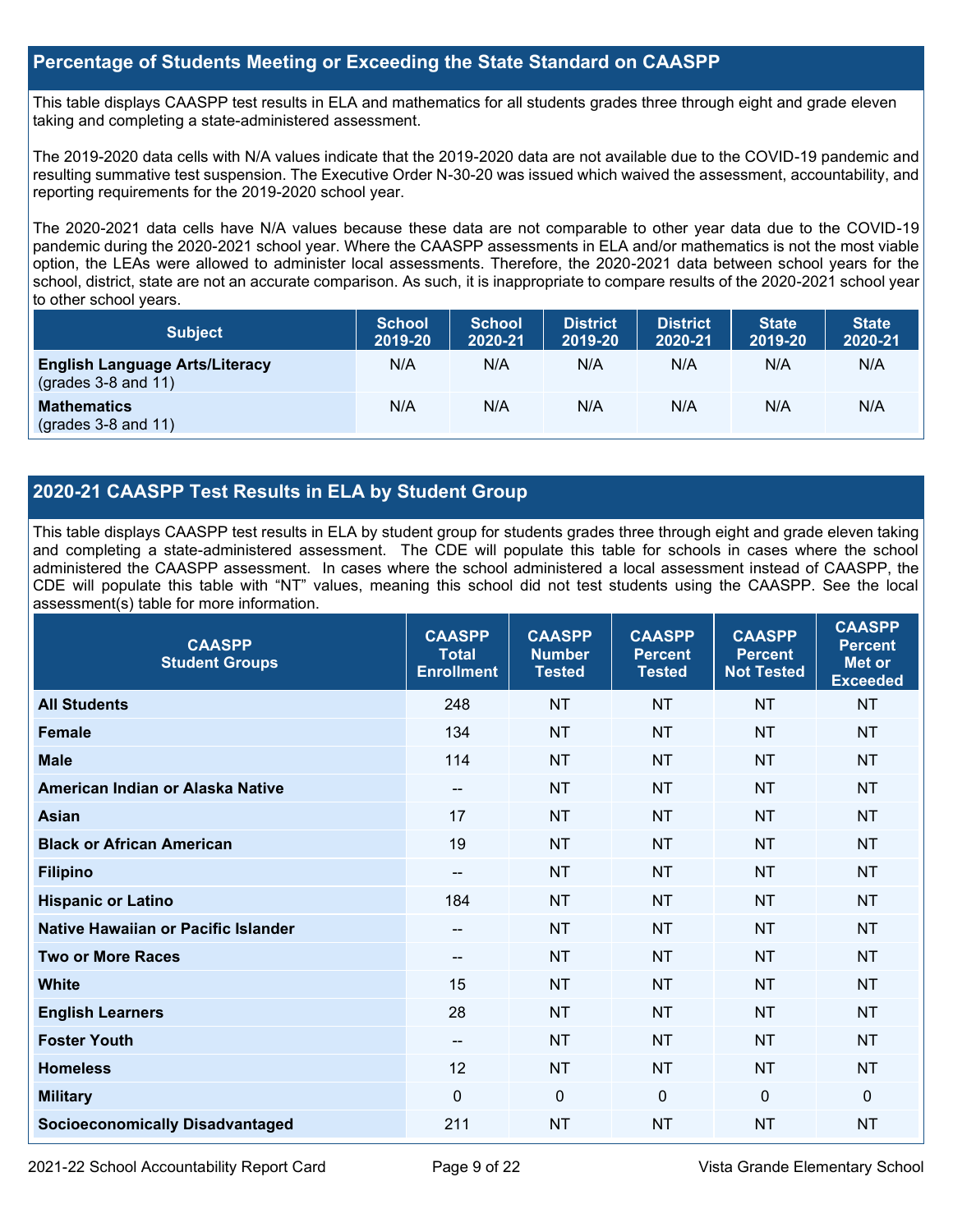| <b>Students Receiving Migrant Education Services</b> |    |  |   |
|------------------------------------------------------|----|--|---|
| <b>Students with Disabilities</b>                    | NΊ |  | N |

# **2020-21 CAASPP Test Results in Math by Student Group**

This table displays CAASPP test results in Math by student group for students grades three through eight and grade eleven taking and completing a state-administered assessment. The CDE will populate this table for schools in cases where the school administered the CAASPP assessment. In cases where the school administered a local assessment instead of CAASPP, the CDE will populate this table with "NT" values, meaning this school did not test students using the CAASPP. See the local assessment(s) table for more information.

| <b>CAASPP</b><br><b>Student Groups</b>               | <b>CAASPP</b><br><b>Total</b><br><b>Enrollment</b> | <b>CAASPP</b><br><b>Number</b><br><b>Tested</b> | <b>CAASPP</b><br><b>Percent</b><br><b>Tested</b> | <b>CAASPP</b><br><b>Percent</b><br><b>Not Tested</b> | <b>CAASPP</b><br><b>Percent</b><br><b>Met or</b><br><b>Exceeded</b> |
|------------------------------------------------------|----------------------------------------------------|-------------------------------------------------|--------------------------------------------------|------------------------------------------------------|---------------------------------------------------------------------|
| <b>All Students</b>                                  | 248                                                | <b>NT</b>                                       | <b>NT</b>                                        | <b>NT</b>                                            | <b>NT</b>                                                           |
| <b>Female</b>                                        | 134                                                | <b>NT</b>                                       | <b>NT</b>                                        | <b>NT</b>                                            | <b>NT</b>                                                           |
| <b>Male</b>                                          | 114                                                | <b>NT</b>                                       | <b>NT</b>                                        | <b>NT</b>                                            | <b>NT</b>                                                           |
| American Indian or Alaska Native                     | $\qquad \qquad -$                                  | <b>NT</b>                                       | <b>NT</b>                                        | <b>NT</b>                                            | <b>NT</b>                                                           |
| <b>Asian</b>                                         | 17                                                 | <b>NT</b>                                       | <b>NT</b>                                        | <b>NT</b>                                            | <b>NT</b>                                                           |
| <b>Black or African American</b>                     | 19                                                 | <b>NT</b>                                       | <b>NT</b>                                        | <b>NT</b>                                            | <b>NT</b>                                                           |
| <b>Filipino</b>                                      | $\overline{\phantom{a}}$                           | <b>NT</b>                                       | <b>NT</b>                                        | <b>NT</b>                                            | <b>NT</b>                                                           |
| <b>Hispanic or Latino</b>                            | 184                                                | <b>NT</b>                                       | <b>NT</b>                                        | <b>NT</b>                                            | NT                                                                  |
| Native Hawaiian or Pacific Islander                  | $\overline{\phantom{a}}$                           | <b>NT</b>                                       | <b>NT</b>                                        | <b>NT</b>                                            | <b>NT</b>                                                           |
| <b>Two or More Races</b>                             | $\overline{\phantom{a}}$                           | <b>NT</b>                                       | <b>NT</b>                                        | <b>NT</b>                                            | <b>NT</b>                                                           |
| <b>White</b>                                         | 15                                                 | <b>NT</b>                                       | <b>NT</b>                                        | <b>NT</b>                                            | <b>NT</b>                                                           |
| <b>English Learners</b>                              | 28                                                 | <b>NT</b>                                       | <b>NT</b>                                        | <b>NT</b>                                            | <b>NT</b>                                                           |
| <b>Foster Youth</b>                                  | $\overline{\phantom{a}}$                           | <b>NT</b>                                       | <b>NT</b>                                        | <b>NT</b>                                            | <b>NT</b>                                                           |
| <b>Homeless</b>                                      | 12                                                 | <b>NT</b>                                       | <b>NT</b>                                        | <b>NT</b>                                            | <b>NT</b>                                                           |
| <b>Military</b>                                      | $\mathbf 0$                                        | $\mathbf 0$                                     | $\mathbf 0$                                      | $\mathbf 0$                                          | 0                                                                   |
| <b>Socioeconomically Disadvantaged</b>               | 211                                                | <b>NT</b>                                       | <b>NT</b>                                        | <b>NT</b>                                            | <b>NT</b>                                                           |
| <b>Students Receiving Migrant Education Services</b> | $\mathbf 0$                                        | $\mathbf 0$                                     | $\mathbf 0$                                      | $\mathbf 0$                                          | $\mathbf 0$                                                         |
| <b>Students with Disabilities</b>                    | 23                                                 | <b>NT</b>                                       | <b>NT</b>                                        | <b>NT</b>                                            | <b>NT</b>                                                           |

# **2020-21 Local Assessment Test Results in ELA by Student Group**

This table displays Local Assessment test results in ELA by student group for students grades three through eight and grade eleven. LEAs/schools will populate this table for schools in cases where the school administered a local assessment. In cases where the school administered the CAASPP assessment, LEAs/schools will populate this table with "N/A" values in all cells, meaning this table is Not Applicable for this school.

| <b>IREADY</b><br><b>Student Groups</b> | <b>IREADY</b><br><b>Total</b><br><b>Enrollment</b> | <b>IREADY</b><br><b>Number</b><br><b>Tested</b> | <b><i>IREADY</i></b><br><b>Percent</b><br>Tested | <b>IREADY</b><br><b>Percent</b><br><b>Not Tested</b> | <b>IREADY</b><br><b>Percent</b><br>At or Above<br><b>Grade Level</b> |
|----------------------------------------|----------------------------------------------------|-------------------------------------------------|--------------------------------------------------|------------------------------------------------------|----------------------------------------------------------------------|
| <b>All Students</b>                    | 246                                                | 246                                             | 100.00%                                          | $0\%$                                                | 44.31%                                                               |
| Female                                 | 134                                                | 134                                             | 100.00%                                          | $0.00\%$                                             | 50.75%                                                               |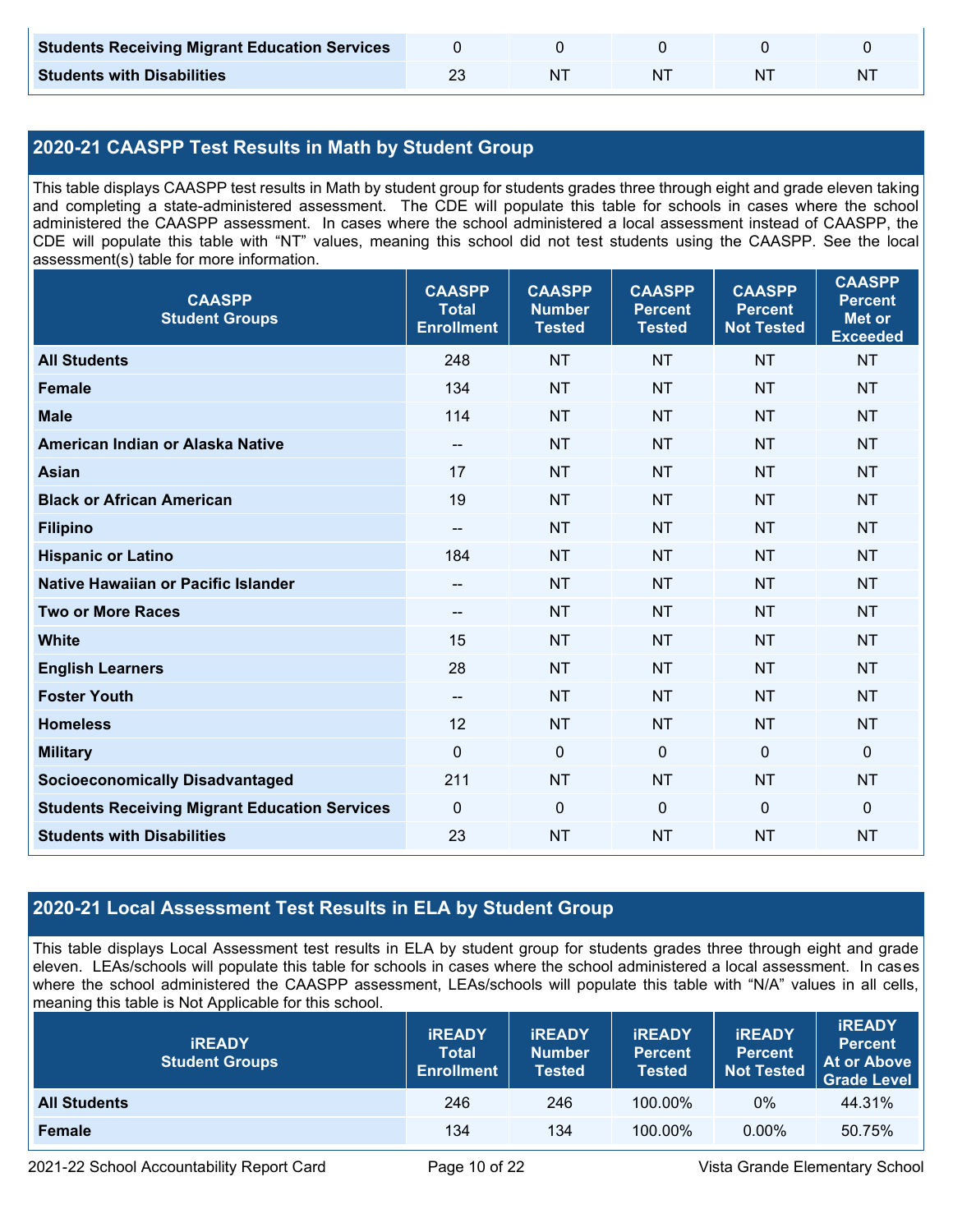| <b>Male</b>                                                                                | 112         | 112         | 100.00%  | $0.00\%$       | 36.61%    |
|--------------------------------------------------------------------------------------------|-------------|-------------|----------|----------------|-----------|
| American Indian or Alaska Native                                                           | 7           | 7           | 100.00%  | 0.00%          | $0.00\%$  |
| <b>Asian</b>                                                                               | 19          | 19          | 100.00%  | $0.00\%$       | 100.00%   |
| <b>Black or African American</b>                                                           | 20          | 20          | 100.00%  | $0.00\%$       | $0.00\%$  |
| <b>Filipino</b>                                                                            | 1           | 1           | 100.00%  | $0.00\%$       | 0.00%     |
| <b>Hispanic or Latino</b>                                                                  | 182         | 182         | 100.00%  | <b>NA</b>      | 42.31%    |
| Native Hawaiian or Pacific Islander                                                        | 1           | 1           | 100.00%  | $0.00\%$       |           |
| <b>Two or More Races</b>                                                                   | $\mathbf 0$ | $\mathbf 0$ | 0        | 0              |           |
| White                                                                                      | 16          | 16          | 100.00%  | $0.00\%$       | 100.00%   |
| <b>English Learners</b>                                                                    | 28          | 28          | 100.00%  | $0.00\%$       | $0.00\%$  |
| <b>Foster Youth</b>                                                                        | 0           | 0           | $0.00\%$ | $0.00\%$       |           |
| <b>Homeless</b>                                                                            | 6           | 6           | 100      | 0.00%          | <b>NA</b> |
| <b>Military</b>                                                                            | $\mathbf 0$ | 0           | $\Omega$ | $\overline{0}$ | N/A       |
| <b>Socioeconomically Disadvantaged</b>                                                     | 246         | 246         | 100.00%  | 0.00%          | 44.31%    |
| <b>Students Receiving Migrant Education Services</b>                                       | $\Omega$    | 0           | $\Omega$ | $\mathbf{0}$   | N/A       |
| <b>Students with Disabilities</b>                                                          | 22          | 22          | 100.00%  | 0              | 0.00%     |
| *At or above the grade-level standard in the context of the local assessment administered. |             |             |          |                |           |

# **2020-21 Local Assessment Test Results in Math by Student Group**

This table displays Local Assessment test results in Math by student group for students grades three through eight and grade eleven. LEAs/schools will populate this table for schools in cases where the school administered a local assessment. In cases where the school administered the CAASPP assessment, LEAs/schools will populate this table with "N/A" values in all cells, meaning this table is Not Applicable for this school.

| <b>iREADY</b><br><b>Student Groups</b> | <b>IREADY</b><br><b>Total</b><br><b>Enrollment</b> | <b>iREADY</b><br><b>Number</b><br><b>Tested</b> | <b>iREADY</b><br><b>Percent</b><br><b>Tested</b> | <b>IREADY</b><br><b>Percent</b><br><b>Not Tested</b> | <b>IREADY</b><br><b>Percent</b><br><b>At or Above</b><br><b>Grade Level</b> |
|----------------------------------------|----------------------------------------------------|-------------------------------------------------|--------------------------------------------------|------------------------------------------------------|-----------------------------------------------------------------------------|
| <b>All Students</b>                    | 246                                                | 246                                             | 100.00%                                          | 0.00%                                                | 48.58%                                                                      |
| <b>Female</b>                          | 134                                                | 134                                             | 100.00%                                          | 0.00%                                                | 25.37%                                                                      |
| <b>Male</b>                            | 112                                                | 112                                             | 100.00%                                          |                                                      | 23.21%                                                                      |
| American Indian or Alaska Native       | 7                                                  | 7                                               | 100%                                             | 0.00%                                                |                                                                             |
| Asian                                  | 19                                                 | 19                                              | 100.00%                                          | 0.00%                                                | 100.00%                                                                     |
| <b>Black or African American</b>       | 20                                                 | 20                                              | 100.00%                                          | 0.00%                                                | 0.00%                                                                       |
| <b>Filipino</b>                        | 1                                                  | 1                                               | 100.00%                                          | 0.00%                                                | $0.00\%$                                                                    |
| <b>Hispanic or Latino</b>              | 182                                                | 182                                             | 100.00%                                          |                                                      | 21.98%                                                                      |
| Native Hawaiian or Pacific Islander    | 1                                                  | $\mathbf{1}$                                    | 100.00%                                          | 0.00%                                                |                                                                             |
| <b>Two or More Races</b>               | $\Omega$                                           | $\mathbf 0$                                     | $\mathbf{0}$                                     | $\overline{0}$                                       | $\Omega$                                                                    |
| <b>White</b>                           | 16                                                 | 16                                              | 100.00%                                          | 0.00%                                                | 0.00%                                                                       |
| <b>English Learners</b>                | 28                                                 | 28                                              | 100.00%                                          | 0.00%                                                | $0.00\%$                                                                    |
| <b>Foster Youth</b>                    | 0                                                  | $\mathbf 0$                                     | 0                                                | 0                                                    | na                                                                          |
| <b>Homeless</b>                        | 6                                                  | 6                                               | 100.00%                                          | 0.00%                                                | 0.00%                                                                       |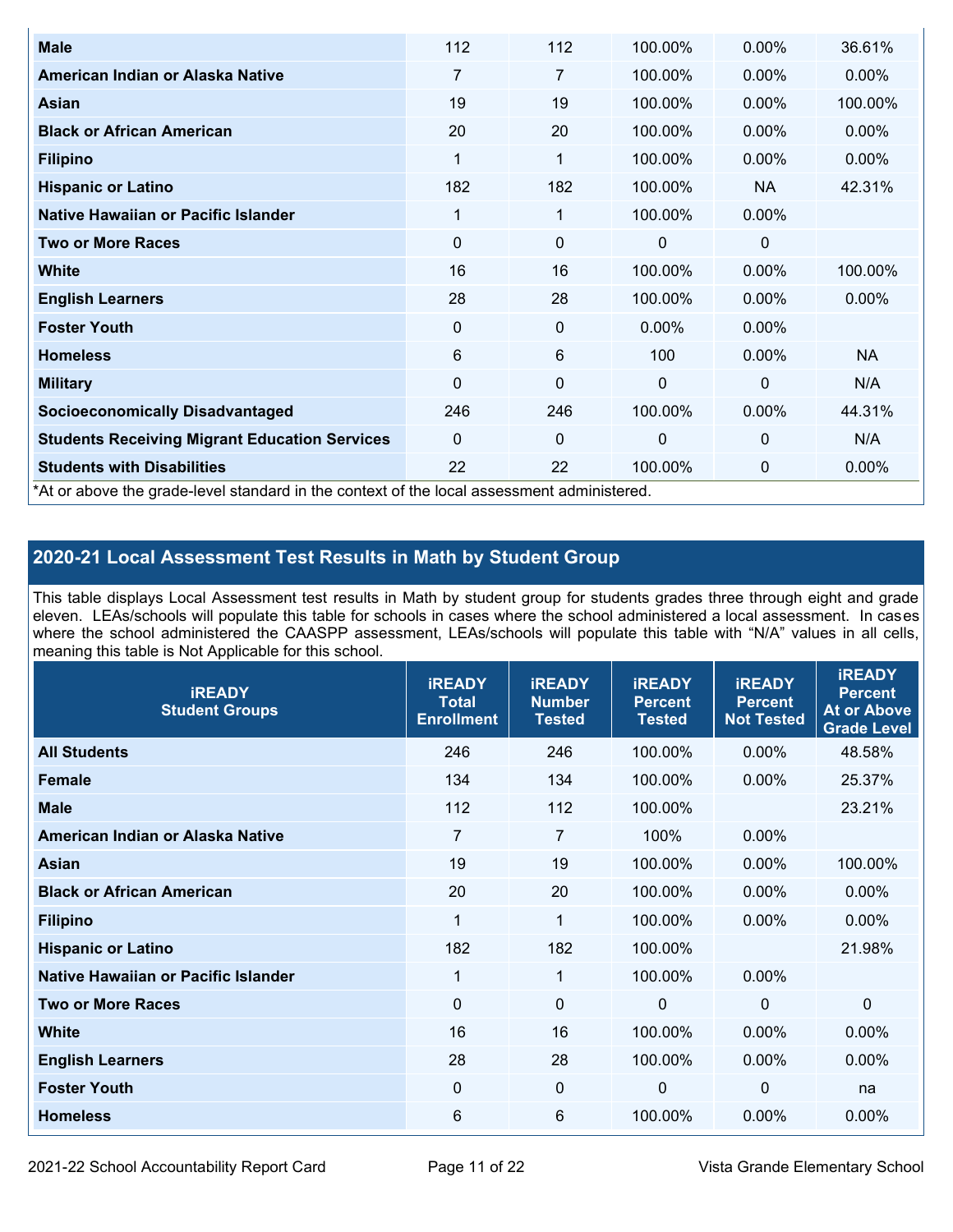| <b>Military</b>                                      |     |     |            |       | na     |
|------------------------------------------------------|-----|-----|------------|-------|--------|
| <b>Socioeconomically Disadvantaged</b>               | 246 | 246 | $100.00\%$ |       | 24.39% |
| <b>Students Receiving Migrant Education Services</b> |     |     |            |       | na     |
| <b>Students with Disabilities</b>                    | 22  | 22  | $100.00\%$ | 0.00% | 0.00%  |

\*At or above the grade-level standard in the context of the local assessment administered.

# **CAASPP Test Results in Science for All Students**

This table displays the percentage of all students grades five, eight, and High School meeting or exceeding the State Standard.

The 2019-2020 data cells with N/A values indicate that the 2019-2020 data are not available due to the COVID-19 pandemic and resulting summative testing suspension. The Executive Order N-30-20 was issued which waived the assessment, accountability, and reporting requirements for the 2019-2020 school year.

For any 2020-2021 data cells with N/T values indicate that this school did not test students using the CAASPP Science.

| <b>Subject</b>                                  | <b>School</b> | <b>School</b> | <b>District</b> | <b>District</b> | <b>State</b> | <b>State</b> |
|-------------------------------------------------|---------------|---------------|-----------------|-----------------|--------------|--------------|
|                                                 | 2019-20       | 2020-21       | 2019-20         | 2020-21         | 2019-20      | 2020-21      |
| <b>Science</b><br>(grades 5, 8 and high school) | N/A           | ΝT            | N/A             | N1              | N/A          | 28.72        |

## **2020-21 CAASPP Test Results in Science by Student Group**

This table displays CAASPP test results in Science by student group for students grades five, eight, and High School. For any data cells with N/T values indicate that this school did not test students using the CAASPP Science.

| <b>Student Group</b>                                 | <b>Total</b><br><b>Enrollment</b> | <b>Number</b><br><b>Tested</b> | <b>Percent</b><br><b>Tested</b> | <b>Percent</b><br><b>Not Tested</b> | <b>Percent</b><br><b>Met or</b><br><b>Exceeded</b> |
|------------------------------------------------------|-----------------------------------|--------------------------------|---------------------------------|-------------------------------------|----------------------------------------------------|
| <b>All Students</b>                                  | 54                                | <b>NT</b>                      | <b>NT</b>                       | <b>NT</b>                           | <b>NT</b>                                          |
| <b>Female</b>                                        | 24                                | <b>NT</b>                      | <b>NT</b>                       | <b>NT</b>                           | <b>NT</b>                                          |
| <b>Male</b>                                          | 30                                | <b>NT</b>                      | <b>NT</b>                       | <b>NT</b>                           | <b>NT</b>                                          |
| American Indian or Alaska Native                     | --                                | <b>NT</b>                      | <b>NT</b>                       | <b>NT</b>                           | <b>NT</b>                                          |
| <b>Asian</b>                                         | $- -$                             | <b>NT</b>                      | <b>NT</b>                       | <b>NT</b>                           | <b>NT</b>                                          |
| <b>Black or African American</b>                     | --                                | <b>NT</b>                      | <b>NT</b>                       | <b>NT</b>                           | <b>NT</b>                                          |
| <b>Filipino</b>                                      | $\Omega$                          | $\mathbf 0$                    | $\mathbf 0$                     | $\mathbf{0}$                        | 0                                                  |
| <b>Hispanic or Latino</b>                            | 43                                | <b>NT</b>                      | <b>NT</b>                       | <b>NT</b>                           | <b>NT</b>                                          |
| <b>Native Hawaiian or Pacific Islander</b>           | $\Omega$                          | $\mathbf 0$                    | $\mathbf 0$                     | $\Omega$                            | 0                                                  |
| <b>Two or More Races</b>                             | --                                | <b>NT</b>                      | <b>NT</b>                       | <b>NT</b>                           | <b>NT</b>                                          |
| <b>White</b>                                         | --                                | <b>NT</b>                      | <b>NT</b>                       | <b>NT</b>                           | <b>NT</b>                                          |
| <b>English Learners</b>                              | --                                | <b>NT</b>                      | <b>NT</b>                       | <b>NT</b>                           | <b>NT</b>                                          |
| <b>Foster Youth</b>                                  | $\mathbf 0$                       | $\mathbf 0$                    | $\mathbf{0}$                    | $\mathbf 0$                         | $\mathbf 0$                                        |
| <b>Homeless</b>                                      | $\mathbf 0$                       | $\mathbf 0$                    | $\mathbf 0$                     | $\Omega$                            | 0                                                  |
| <b>Military</b>                                      | $\Omega$                          | $\mathbf 0$                    | $\Omega$                        | $\mathbf{0}$                        | 0                                                  |
| <b>Socioeconomically Disadvantaged</b>               | 46                                | <b>NT</b>                      | <b>NT</b>                       | <b>NT</b>                           | <b>NT</b>                                          |
| <b>Students Receiving Migrant Education Services</b> | $\mathbf{0}$                      | 0                              | $\mathbf 0$                     | $\mathbf 0$                         | 0                                                  |
| <b>Students with Disabilities</b>                    | --                                | <b>NT</b>                      | <b>NT</b>                       | <b>NT</b>                           | <b>NT</b>                                          |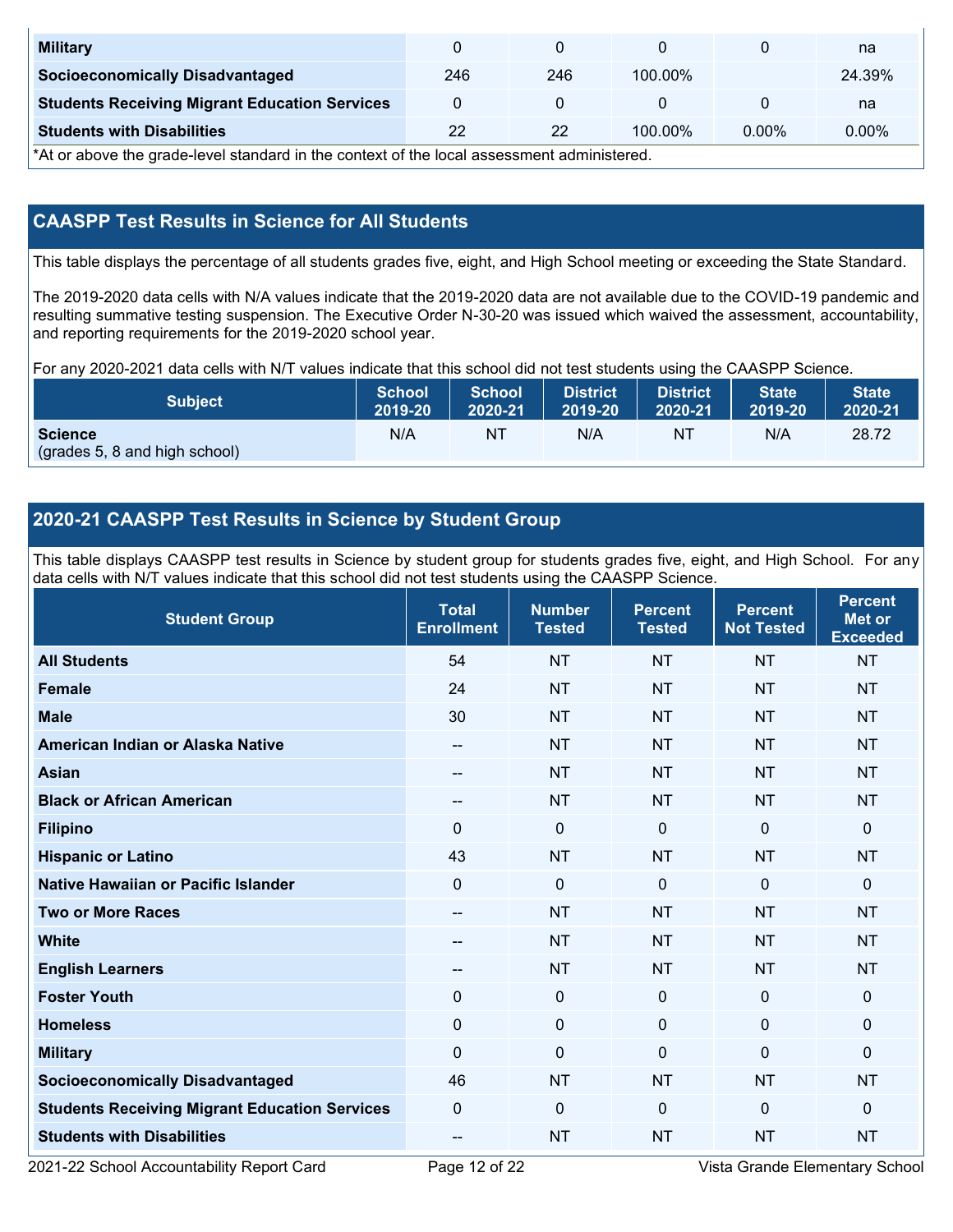# **B. Pupil Outcomes State Priority: Other Pupil Outcomes**

The SARC provides the following information relevant to the State priority: Other Pupil Outcomes (Priority 8): Pupil outcomes in the subject area of physical education.

### **2020-21 California Physical Fitness Test Results**

Due to the COVID-19 crisis, the Physical Fitness Test was suspended during the 2020-2021 school year and therefore no data are reported and each cell in this table is populated with "N/A."

| <b>Grade Level</b> |     | Four of Six Fitness Standards   Five of Six Fitness Standards | <b>Percentage of Students Meeting   Percentage of Students Meeting   Percentage of Students Meeting  </b><br>Six of Six Fitness Standards |
|--------------------|-----|---------------------------------------------------------------|-------------------------------------------------------------------------------------------------------------------------------------------|
| Grade 5            | N/A | N/A                                                           | N/A                                                                                                                                       |
| Grade 7            | N/A | N/A                                                           | N/A                                                                                                                                       |
| Grade 9            | N/A | N/A                                                           | N/A                                                                                                                                       |

# **C. Engagement State Priority: Parental Involvement**

The SARC provides the following information relevant to the State priority: Parental Involvement (Priority 3): Efforts the school district makes to seek parent input in making decisions regarding the school district and at each school site.

### **2021-22 Opportunities for Parental Involvement**

Parents are encouraged to volunteer in the classroom, attend and help with school events, (such as Open House, Back-to-School Night, parent conferences) and field trips, and get involved in the decision-making process through School Site Council and Parent Advisory School Committees. The School Site Council, English Learner Parent Advisory Committee, GATE Parent Advisory Committee, Special Education Parent Advisory Committee and Coffee with the Principal provide opportunities for parents to get involved with their child's educational experience.

Regular school-to-home communication is provided in both English and Spanish in a variety of methods. Information about current events and school activities can be found on the Vista Grande Elementary School website, flyers, Class DoJo and Twitter account. The school mails important news and announcements to parents at home, uses the school's automated telephone system to contact parents verbally, sends text messages to parents via Blackboard Connect and social media such as Twitter.

Parents who want more information or wish to participate may contact the school Principal, Gina Castillo at (909) 988-2234. There is a job for everyone who wants to get involved!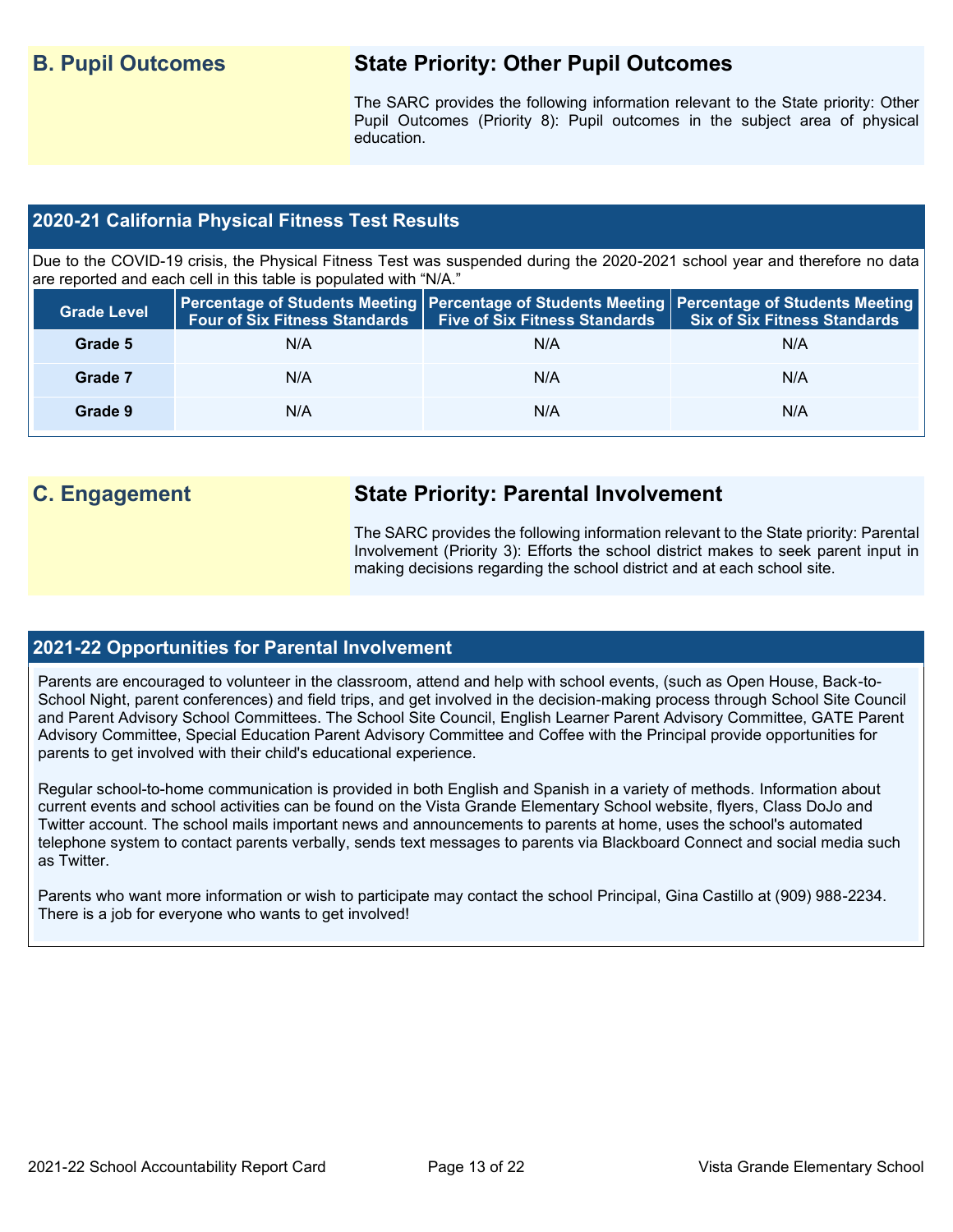# **2020-21 Chronic Absenteeism by Student Group**

| <b>Student Group</b>                                 | <b>Cumulative</b><br><b>Enrollment</b> | <b>Chronic</b><br><b>Absenteeism</b><br><b>Eligible Enrollment</b> | <b>Chronic</b><br><b>Absenteeism</b><br><b>Count</b> | <b>Chronic</b><br><b>Absenteeism</b><br><b>Rate</b> |
|------------------------------------------------------|----------------------------------------|--------------------------------------------------------------------|------------------------------------------------------|-----------------------------------------------------|
| <b>All Students</b>                                  | 462                                    | 450                                                                | 31                                                   | 6.9                                                 |
| <b>Female</b>                                        | 256                                    | 246                                                                | 15                                                   | 6.1                                                 |
| <b>Male</b>                                          | 206                                    | 204                                                                | 16                                                   | 7.8                                                 |
| American Indian or Alaska Native                     | 7                                      | $\overline{7}$                                                     | $\mathbf{0}$                                         | 0.0                                                 |
| <b>Asian</b>                                         | 26                                     | 26                                                                 | $\mathbf 0$                                          | 0.0                                                 |
| <b>Black or African American</b>                     | 31                                     | 31                                                                 | $\overline{4}$                                       | 12.9                                                |
| <b>Filipino</b>                                      | 5                                      | 3                                                                  | $\mathbf{0}$                                         | 0.0                                                 |
| <b>Hispanic or Latino</b>                            | 351                                    | 346                                                                | 27                                                   | 7.8                                                 |
| Native Hawaiian or Pacific Islander                  | 1                                      | 1                                                                  | $\mathbf 0$                                          | 0.0                                                 |
| <b>Two or More Races</b>                             | 8                                      | $\overline{7}$                                                     | $\mathbf{0}$                                         | 0.0                                                 |
| <b>White</b>                                         | 33                                     | 29                                                                 | $\mathbf{0}$                                         | 0.0                                                 |
| <b>English Learners</b>                              | 80                                     | 78                                                                 | 7                                                    | 9.0                                                 |
| <b>Foster Youth</b>                                  | 9                                      | $\overline{7}$                                                     | $\Omega$                                             | 0.0                                                 |
| <b>Homeless</b>                                      | 16                                     | 13                                                                 | 4                                                    | 30.8                                                |
| <b>Socioeconomically Disadvantaged</b>               | 394                                    | 386                                                                | 28                                                   | 7.3                                                 |
| <b>Students Receiving Migrant Education Services</b> | $\mathbf{0}$                           | $\mathbf{0}$                                                       | $\mathbf{0}$                                         | 0.0                                                 |
| <b>Students with Disabilities</b>                    | 38                                     | 38                                                                 | 5                                                    | 13.2                                                |

# **C. Engagement State Priority: School Climate**

The SARC provides the following information relevant to the State priority: School Climate (Priority 6):

- Pupil suspension rates;
- Pupil expulsion rates; and
- Other local measures on the sense of safety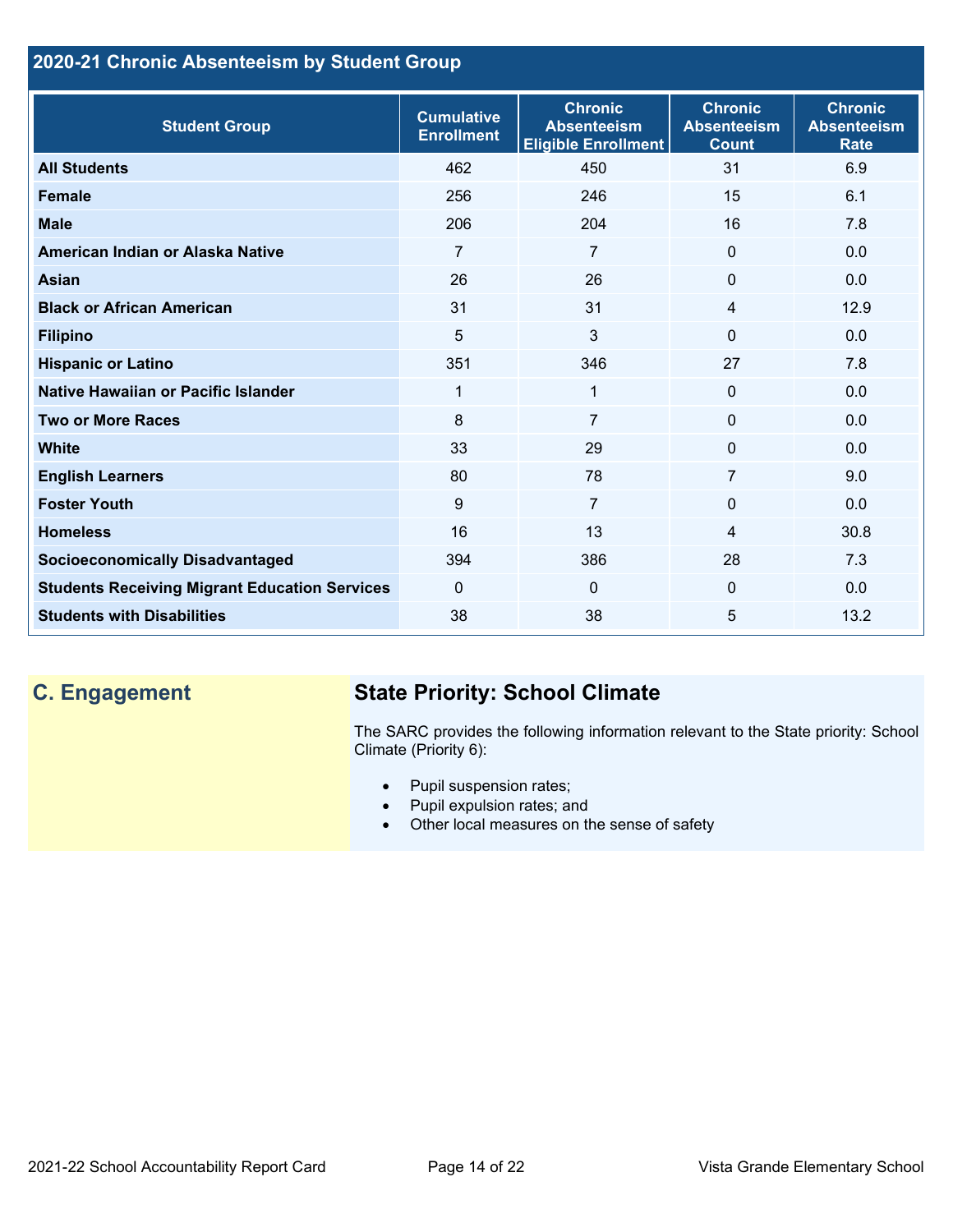### **Suspensions and Expulsions**

This table displays suspensions and expulsions data collected between July through June, each full school year respectively. Data collected during the 2020-21 school year may not be comparable to earlier years of this collection due to differences in learning mode instruction in response to the COVID-19 pandemic.

| <b>Subject</b>     | <b>School</b><br>2018-19 | <b>School</b><br>2020-21 | <b>District</b><br>2018-19 | <b>District</b><br>2020-21 | <b>State</b><br>2018-19 | <b>State</b><br>2020-21 |
|--------------------|--------------------------|--------------------------|----------------------------|----------------------------|-------------------------|-------------------------|
| <b>Suspensions</b> | 0.83                     | 0.00                     | 2.98                       | 0.03                       | 3.47                    | 0.20                    |
| <b>Expulsions</b>  | 0.00                     | 0.00                     | 0.00                       | 0.00                       | 0.08                    | 0.00                    |

This table displays suspensions and expulsions data collected between July through February, partial school year due to the COVID-19 pandemic. The 2019-2020 suspensions and expulsions rate data are not comparable to other year data because the 2019-2020 school year is a partial school year due to the COVID-19 crisis. As such, it would be inappropriate to make any comparisons in rates of suspensions and expulsions in the 2019-2020 school year compared to other school years.

| <b>Subject</b>     | <b>School</b><br>2019-20 | <b>District</b><br>2019-20 | <b>State</b><br>2019-20 |
|--------------------|--------------------------|----------------------------|-------------------------|
| <b>Suspensions</b> | 0.00                     | 1.64                       | 2.45                    |
| <b>Expulsions</b>  | 0.00                     | 0.00                       | 0.05                    |

### **2020-21 Suspensions and Expulsions by Student Group**

| <b>Student Group</b>                                 | <b>Suspensions Rate</b> | <b>Expulsions Rate</b> |
|------------------------------------------------------|-------------------------|------------------------|
| <b>All Students</b>                                  | 0.00                    | 0.00                   |
| <b>Female</b>                                        | 0.00                    | 0.00                   |
| <b>Male</b>                                          | 0.00                    | 0.00                   |
| American Indian or Alaska Native                     | 0.00                    | 0.00                   |
| <b>Asian</b>                                         | 0.00                    | 0.00                   |
| <b>Black or African American</b>                     | 0.00                    | 0.00                   |
| <b>Filipino</b>                                      | 0.00                    | 0.00                   |
| <b>Hispanic or Latino</b>                            | 0.00                    | 0.00                   |
| Native Hawaiian or Pacific Islander                  | 0.00                    | 0.00                   |
| <b>Two or More Races</b>                             | 0.00                    | 0.00                   |
| <b>White</b>                                         | 0.00                    | 0.00                   |
| <b>English Learners</b>                              | 0.00                    | 0.00                   |
| <b>Foster Youth</b>                                  | 0.00                    | 0.00                   |
| <b>Homeless</b>                                      | 0.00                    | 0.00                   |
| <b>Socioeconomically Disadvantaged</b>               | 0.00                    | 0.00                   |
| <b>Students Receiving Migrant Education Services</b> | 0.00                    | 0.00                   |
| <b>Students with Disabilities</b>                    | 0.00                    | 0.00                   |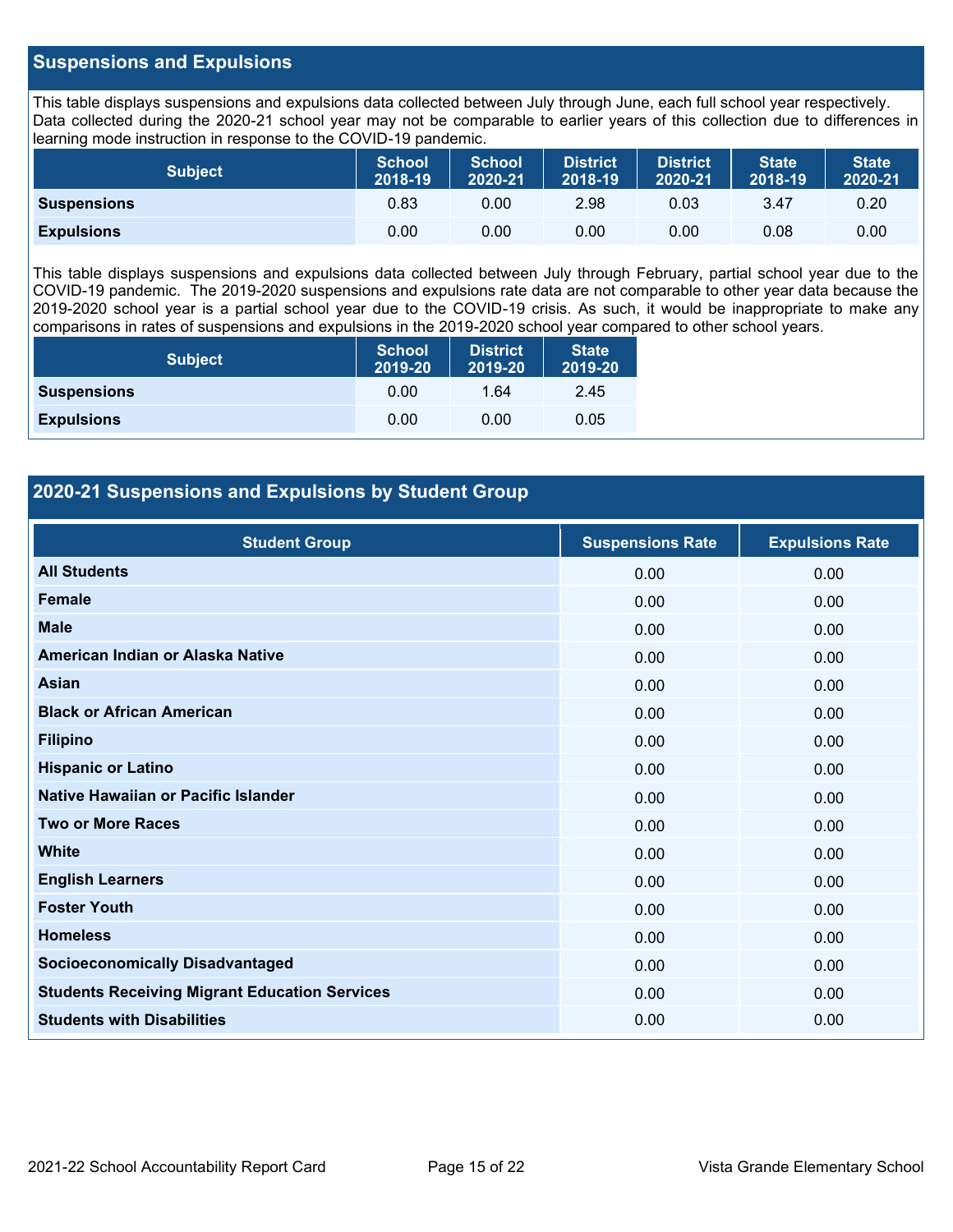### **2021-22 School Safety Plan**

The Comprehensive School Site Safety Plan was developed for Vista Grande Elementary School in collaboration with local agencies and the district office. Components of the plan include: maintenance, security and safety of the physical environment, school climate which addresses disaster procedures and routines, an action plan that ensures a safe physical environment and safe school climate, as well as our school safety compliance that ensures required child abuse reporting procedures, suspension and expulsion policies, due process, notification to teachers about dangerous pupils, sexual harassment policy, school-wide dress code, procedure for safe ingress and egress from school, procedures to ensure a safe and orderly environment and rules and procedures on school discipline. Monthly disaster drills are scheduled and practiced school-wide to ensure student safety procedures. The plan was recently reviewed and discussed with the staff in August 2020. School Site Council last approved the Ontario Elementary School Safety Plan on February 25, 2021. An approved copy of the school site safety plan may be obtained at Ontario Elementary School's main office or the Ontario-Montclair School District office.

# **D. Other SARC Information Information Required in the SARC**

The information in this section is required to be in the SARC but is not included in the state priorities for LCFF.

### **2018-19 Elementary Average Class Size and Class Size Distribution**

This table displays the 2018-19 average class size and class size distribution. The columns titled "Number of Classes" indicates how many classes fall into each size category (a range of total students per class). The "Other" category is for multigrade level classes.

| <b>Grade Level</b> | <b>Average</b><br><b>Class Size</b> | 1-20 Students | $\mid$ Number of Classes with $\mid$ Number of Classes with $\mid$ Number of Classes with<br>21-32 Students | 33+ Students |
|--------------------|-------------------------------------|---------------|-------------------------------------------------------------------------------------------------------------|--------------|
| K                  | 24                                  |               |                                                                                                             |              |
|                    | 22                                  |               | ◠                                                                                                           |              |
|                    | 22                                  |               |                                                                                                             |              |
|                    | 25                                  |               | ◠                                                                                                           |              |
|                    | 30                                  |               |                                                                                                             |              |
|                    | 32                                  |               | ◠                                                                                                           |              |
|                    | 22                                  |               |                                                                                                             |              |

### **2019-20 Elementary Average Class Size and Class Size Distribution**

This table displays the 2019-20 average class size and class size distribution. The columns titled "Number of Classes" indicates how many classes fall into each size category (a range of total students per class). The "Other" category is for multi-grade level classes.

| <b>Grade Level</b> | <b>Average</b><br><b>Class Size</b> | 1-20 Students | Number of Classes with   Number of Classes with  <br>21-32 Students | <b>Number of Classes with</b><br>33+ Students |
|--------------------|-------------------------------------|---------------|---------------------------------------------------------------------|-----------------------------------------------|
| N                  | 24                                  |               |                                                                     |                                               |
|                    | 23                                  |               | 3                                                                   |                                               |
|                    | 24                                  |               |                                                                     |                                               |
|                    | 21                                  |               | 3                                                                   |                                               |
|                    | 27                                  |               | າ                                                                   |                                               |
|                    | 30                                  |               |                                                                     |                                               |
|                    | 21                                  |               |                                                                     |                                               |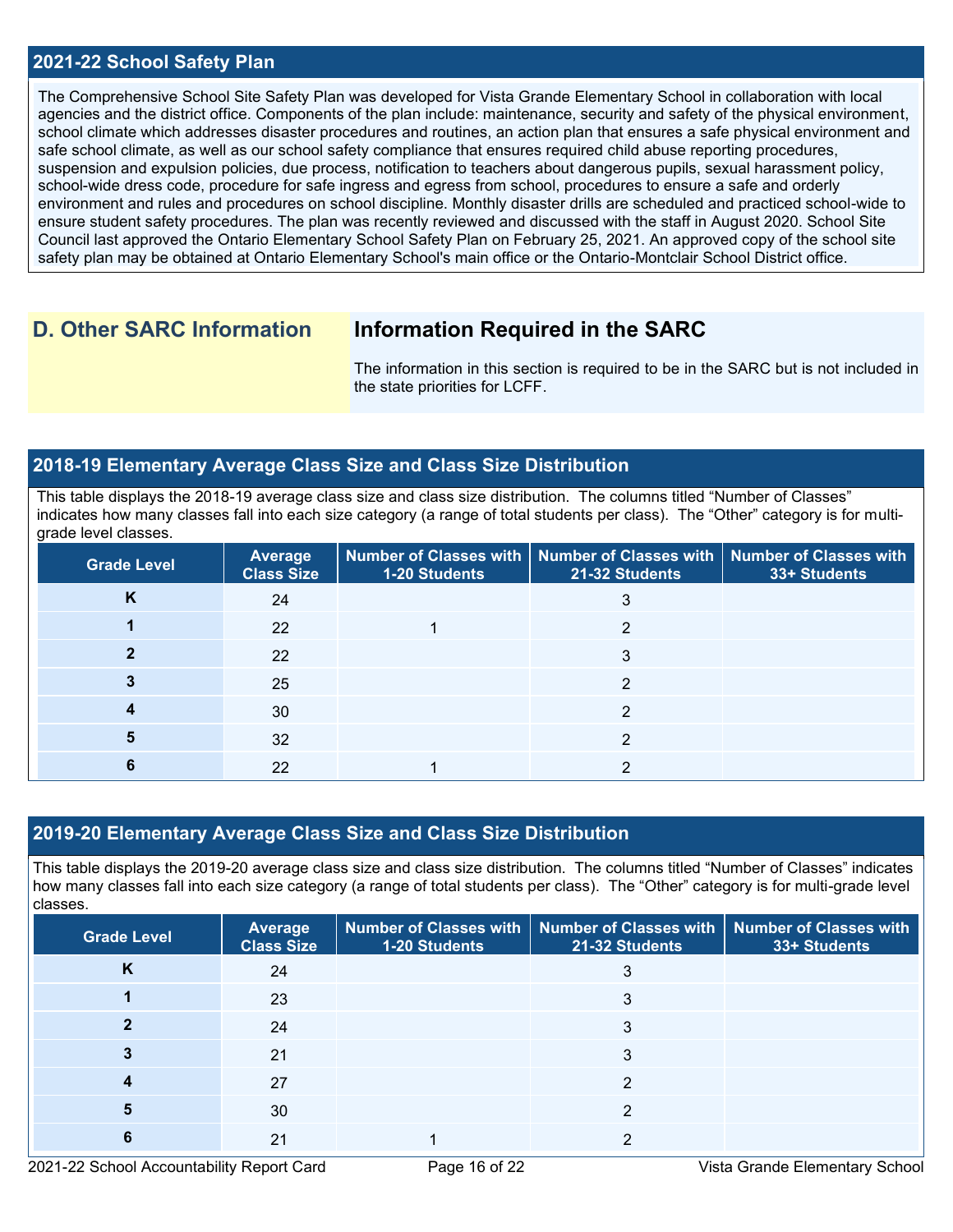# **2020-21 Elementary Average Class Size and Class Size Distribution**

This table displays the 2020-21 average class size and class size distribution. The columns titled "Number of Classes" indicates how many classes fall into each size category (a range of total students per class). The "Other" category is for multi-grade level classes.

| <b>Grade Level</b> | Average<br><b>Class Size</b> | 1-20 Students | Number of Classes with   Number of Classes with   Number of Classes with<br>21-32 Students | 33+ Students |
|--------------------|------------------------------|---------------|--------------------------------------------------------------------------------------------|--------------|
| K                  | 24                           |               | 2                                                                                          |              |
|                    | 26                           |               | 2                                                                                          |              |
|                    | 16                           |               | 3                                                                                          |              |
|                    | 25                           |               | 3                                                                                          |              |
| 4                  | 32                           |               | 2                                                                                          |              |
| 5                  | 28                           |               | 2                                                                                          |              |
| 6                  | 31                           |               | $\overline{2}$                                                                             |              |
| <b>Other</b>       | 2                            |               |                                                                                            |              |

### **2020-21 Ratio of Pupils to Academic Counselor**

This table displays the ratio of pupils to Academic Counselor. One full time equivalent (FTE) equals one staff member working full time; one FTE could also represent two staff members who each work 50 percent of full time.

| <b>Title</b>                        | <b>Ratio</b> |
|-------------------------------------|--------------|
| <b>Pupils to Academic Counselor</b> |              |

## **2020-21 Student Support Services Staff**

This table displays the number of FTE support staff assigned to this school. One full time equivalent (FTE) equals one staff member working full time; one FTE could also represent two staff members who each work 50 percent of full time.

| <b>Title</b>                                                         | <b>Number of FTE Assigned to School</b> |
|----------------------------------------------------------------------|-----------------------------------------|
| <b>Counselor (Academic, Social/Behavioral or Career Development)</b> | 0                                       |
| Library Media Teacher (Librarian)                                    | 0                                       |
| <b>Library Media Services Staff (Paraprofessional)</b>               | 0                                       |
| <b>Psychologist</b>                                                  | 0                                       |
| <b>Social Worker</b>                                                 | $\mathbf{0}$                            |
| <b>Speech/Language/Hearing Specialist</b>                            | $\mathbf{0}$                            |
| <b>Resource Specialist (non-teaching)</b>                            | 0                                       |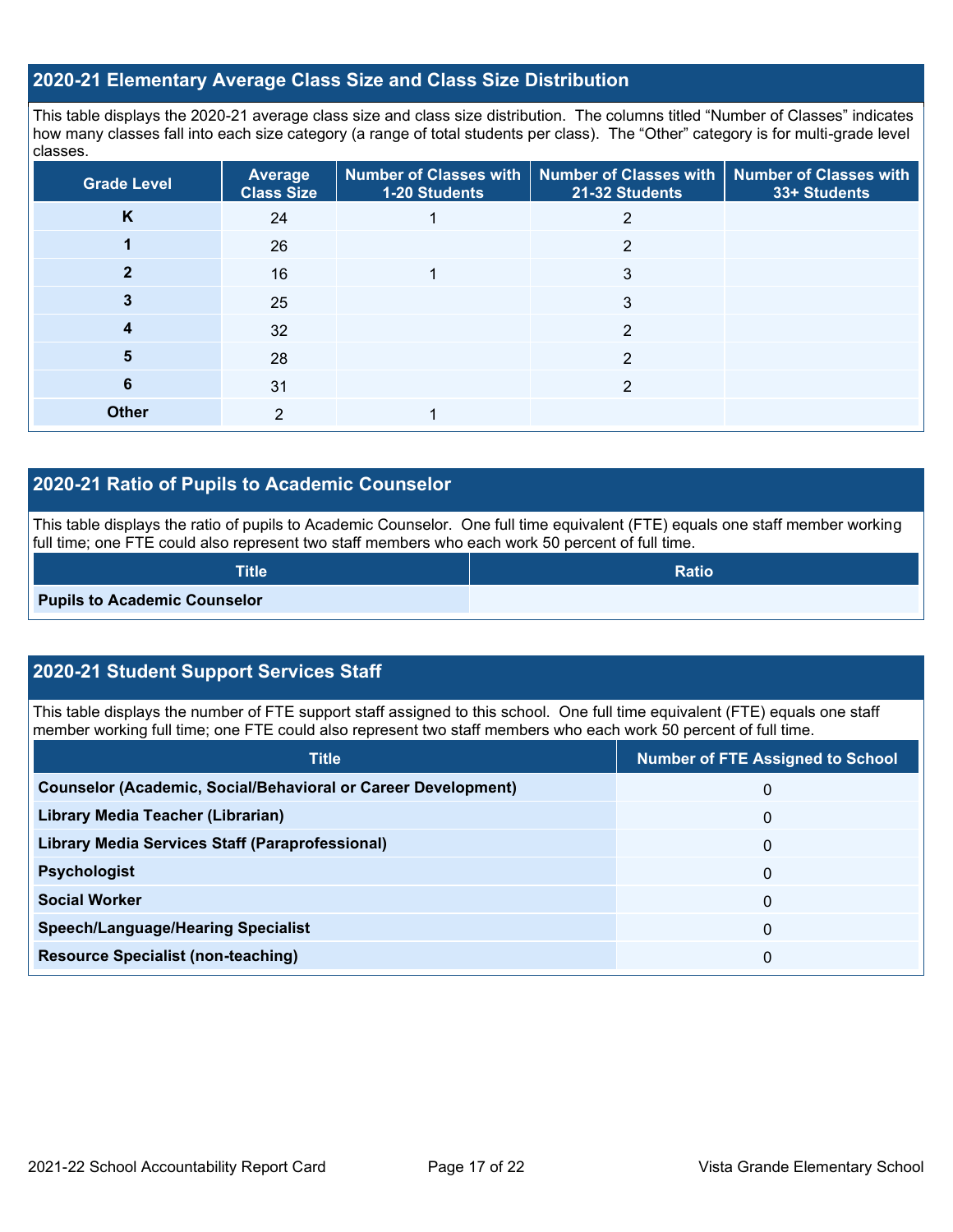### **2019-20 Expenditures Per Pupil and School Site Teacher Salaries**

This table displays the 2019-20 expenditures per pupil and average teach salary for this school. Cells with N/A values do not require data.

| <b>Level</b>                                         | <b>Total</b><br><b>Expenditures</b><br><b>Per Pupil</b> | <b>Expenditures</b><br><b>Per Pupil</b><br>(Restricted) | <b>Expenditures</b><br><b>Per Pupil</b><br>(Unrestricted) | <b>Average</b><br><b>Teacher</b><br><b>Salary</b> |
|------------------------------------------------------|---------------------------------------------------------|---------------------------------------------------------|-----------------------------------------------------------|---------------------------------------------------|
| <b>School Site</b>                                   | 7274.0                                                  | 654.0                                                   | 6620.0                                                    | 92226.0                                           |
| <b>District</b>                                      | N/A                                                     | N/A                                                     | 1608.0                                                    | \$92,686                                          |
| <b>Percent Difference - School Site and District</b> | N/A                                                     | N/A                                                     | 121.8                                                     | $-0.5$                                            |
| <b>State</b>                                         |                                                         |                                                         | \$8.444                                                   | \$85,863                                          |
| <b>Percent Difference - School Site and State</b>    | N/A                                                     | N/A                                                     | $-24.2$                                                   | 7.1                                               |

# **2020-21 Types of Services Funded**

Vista Grande Elementary School's categorical funds are used to pay for a number of services that benefit student learning and welfare.

Title I

- Student Mentor salary and benefits
- After school Intervention teacher salary and benefits
- Instructional materials, supplies, and other books

### **2019-20 Teacher and Administrative Salaries**

This table displays the 2019-20 Teacher and Administrative salaries. For detailed information on salaries, see the CDE Certification Salaries & Benefits web page at [http://www.cde.ca.gov/ds/fd/cs/.](http://www.cde.ca.gov/ds/fd/cs/)

| Category                                             | <b>District</b><br><b>Amount</b> | <b>State Average</b><br>for Districts<br>in Same Category |
|------------------------------------------------------|----------------------------------|-----------------------------------------------------------|
| <b>Beginning Teacher Salary</b>                      | \$48,998                         | \$52,060                                                  |
| <b>Mid-Range Teacher Salary</b>                      | \$87,146                         | \$84,043                                                  |
| <b>Highest Teacher Salary</b>                        | \$105,113                        | \$107,043                                                 |
| <b>Average Principal Salary (Elementary)</b>         | \$138,892                        | \$133,582                                                 |
| <b>Average Principal Salary (Middle)</b>             | \$141,565                        | \$138,803                                                 |
| <b>Average Principal Salary (High)</b>               | \$0                              | \$133,845                                                 |
| <b>Superintendent Salary</b>                         | \$319,095                        | \$240,628                                                 |
| <b>Percent of Budget for Teacher Salaries</b>        | 37%                              | 35%                                                       |
| <b>Percent of Budget for Administrative Salaries</b> | 6%                               | 5%                                                        |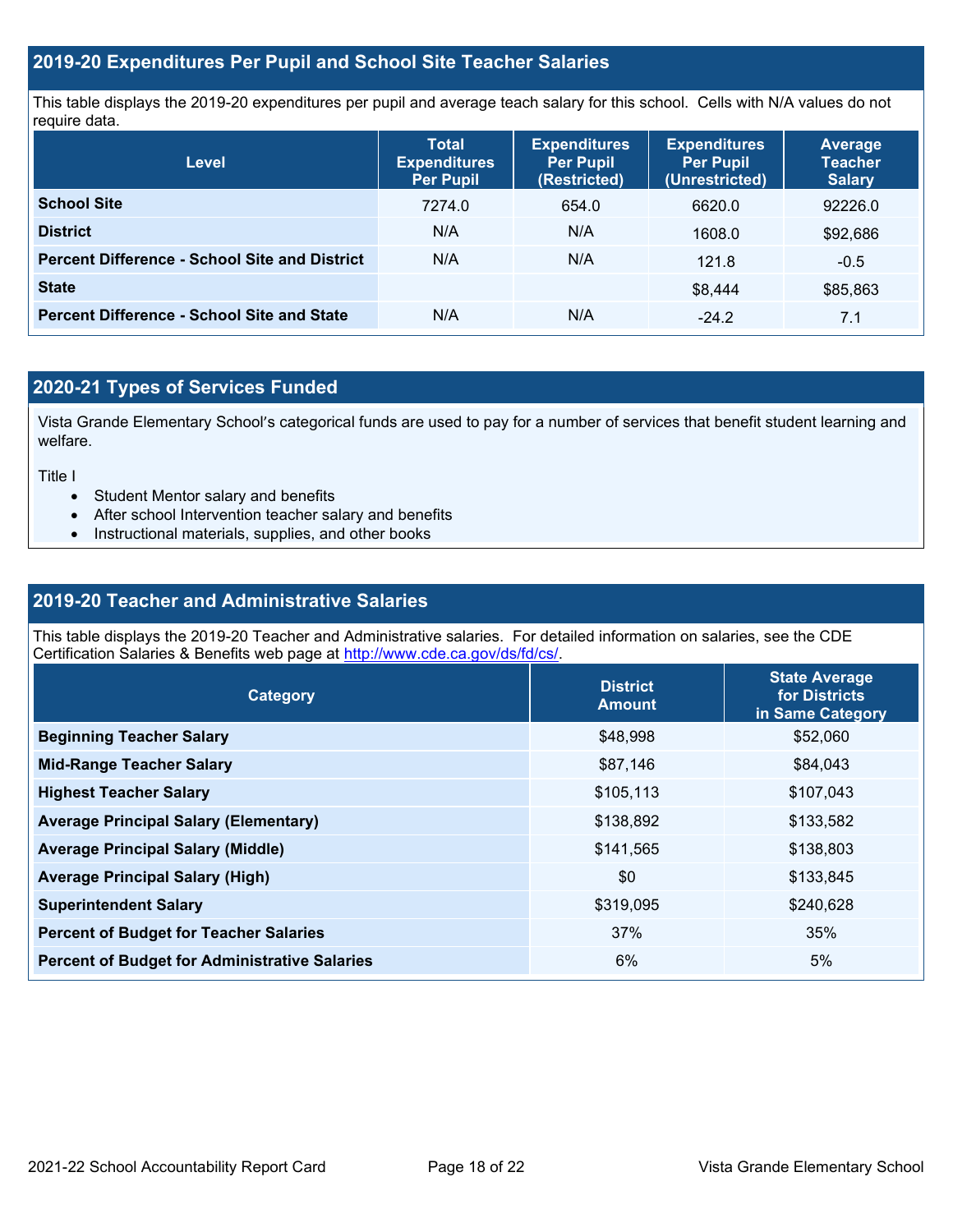### **Professional Development**

The Ontario-Montclair School District offers research-based, on-going professional development for certificated, classified and management employees aligned with the district's long-term goals. Professional development is designed to help employees enhance their knowledge and develop needed skills to provide quality services in order to maximize student learning and achievement. Professional development courses and programs are developed and coordinated through the district's Robert Hardy Professional Development Center as well as at each school site. The focus of all professional development is based on the instructional and management priorities outlined in the goals and objectives of our SPSA. Professional development at the site and district levels addresses the new core curriculum state standards, instructional strategies, standards-based instruction, student engagement, English Language Learners, technology, and classroom management. In addition, the district level professional development includes workshop sessions and classroom support for beginning teachers (Induction), courses for teachers working towards their teaching credentials, technology training and classroom support, leadership development for administrators, compliance related workshops and a variety of job-specific and mandated training for classified employees. Each school site is assigned a Director I to provide ongoing support for the principal and teaching staff to ensure that appropriate standards-based teaching is provided for each student.

All Vista Grande teachers are fully credentialed and meet or exceed the NCLB requirements, with some even attaining Nationally Board Certified status. All Vista Grande teachers regularly attend site and district training. Vista Grande developed site-specific staff development and professional growth objectives and goals. The focus of staff development for 2019-20, 2020-21 and 2021-2022 will be achievement in English Language Arts and Math, with an emphasis in writing (Write From The Beginning) and AVID (Achievement Via Individual Determination) and data analysis in reading and math. Vista Grande teachers also participate in tri-annual structured teacher planning time (STPT) in which data based assessment goals are established and instructional strategies are shared. In addition, the STPT culminates with an instructional lesson being developed collaboratively by teachers using instructional strategies that were presented to them such as AVID, close reading, dialogic talk, vocabulary and constructed response protocols.

This table displays the number of school days dedicated to staff development and continuous improvement.

| <b>Subject</b>                                                                  |               | 2019-20   2020-21   2021-22 |    |
|---------------------------------------------------------------------------------|---------------|-----------------------------|----|
| Number of school days dedicated to Staff Development and Continuous Improvement | <sup>25</sup> |                             | 25 |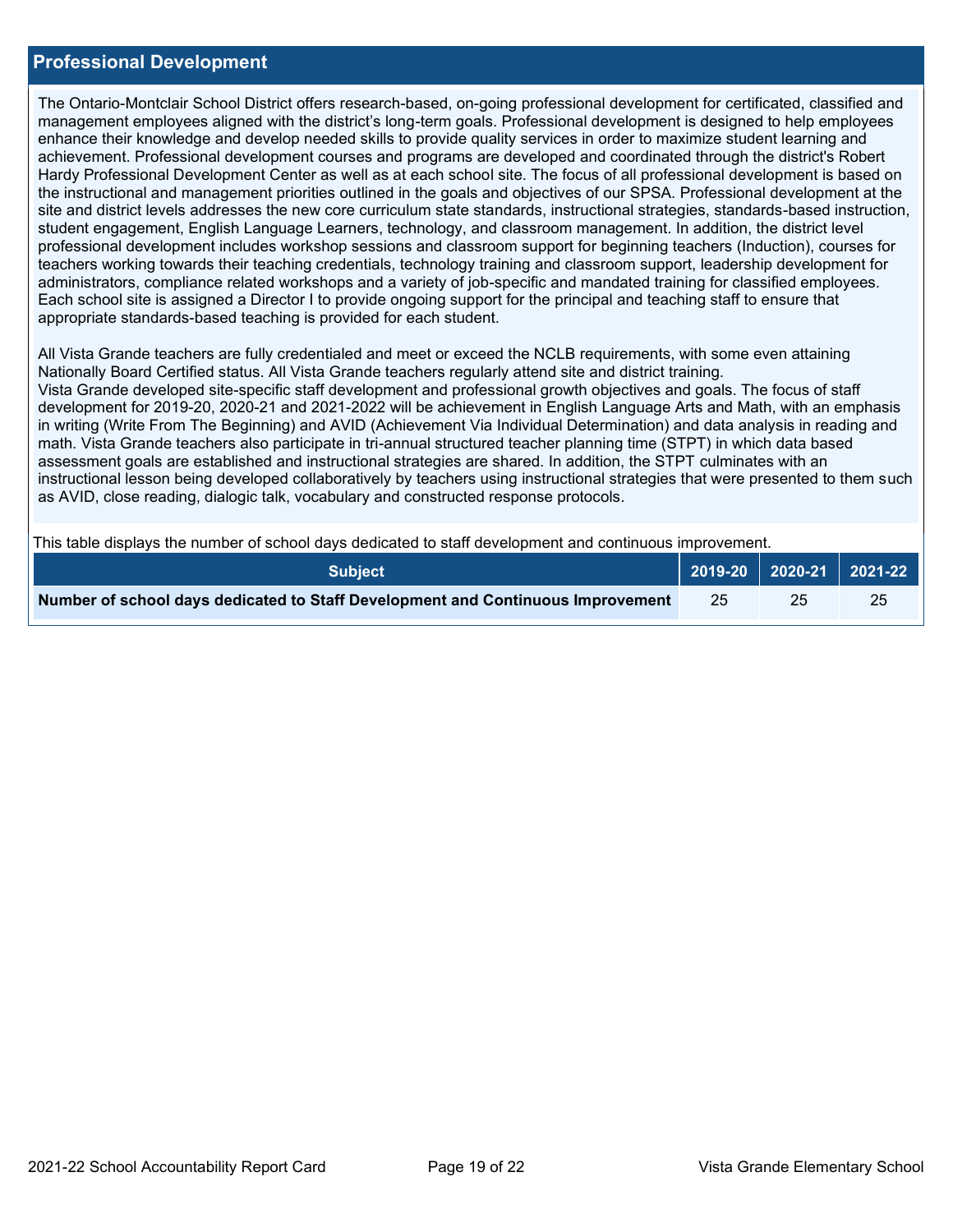# **Ontario-Montclair School District 2020-21 Local Accountability Report Card (LARC) Addendum**

# **Local Accountability Report Card (LARC) Addendum**

**2020-21 Local Accountability Report Card (LARC) Addendum Overview**



On July 14, 2021, the California State Board of Education (SBE) determined that the California Department of Education (CDE) will use the SARC as the mechanism to conduct a one-time data collection of the LEA-level aggregate test results of all school's local assessments administered during the 2020–2021 school year in order to meet the federal Every Students Succeeds Act (ESSA) reporting requirement for the Local Educational Agency Accountability Report Cards (LARCs).

Each local educational agency (LEA) is responsible for preparing and posting their annual LARC in accordance with the federal ESSA. As a courtesy, the CDE prepares and posts the LARCs on behalf of all LEAs.

Only for the 2020–2021 school year and the 2020–2021 LARCs, LEAs are required to report their aggregate local assessments test results at the LEA-level to the CDE by populating the tables below via the SARC. These data will be used to meet the LEAs' federal requirement for their LARCs. Note that it is the responsibility of the school and LEA to ensure that all student privacy and suppression rules are in place when reporting data in Tables 3 and 4 in the Addendum, as applicable.

The tables below are not part of the SBE approved 2020–2021 SARC template but rather are the mechanism by which these required data will be collected from LEAs.

For purposes of the LARC and the following tables, an LEA is defined as a school district, a county office of education, or a direct funded charter school.

| 2021-22 District Contact Information |                                   |  |
|--------------------------------------|-----------------------------------|--|
| <b>District Name</b>                 | Ontario-Montclair School District |  |
| <b>Phone Number</b>                  | $(909)$ 459-2500                  |  |
| Superintendent                       | Dr. James Q. Hammond              |  |
| <b>Email Address</b>                 | info@omsd.net                     |  |
| <b>District Website Address</b>      | https://www.omsd.net              |  |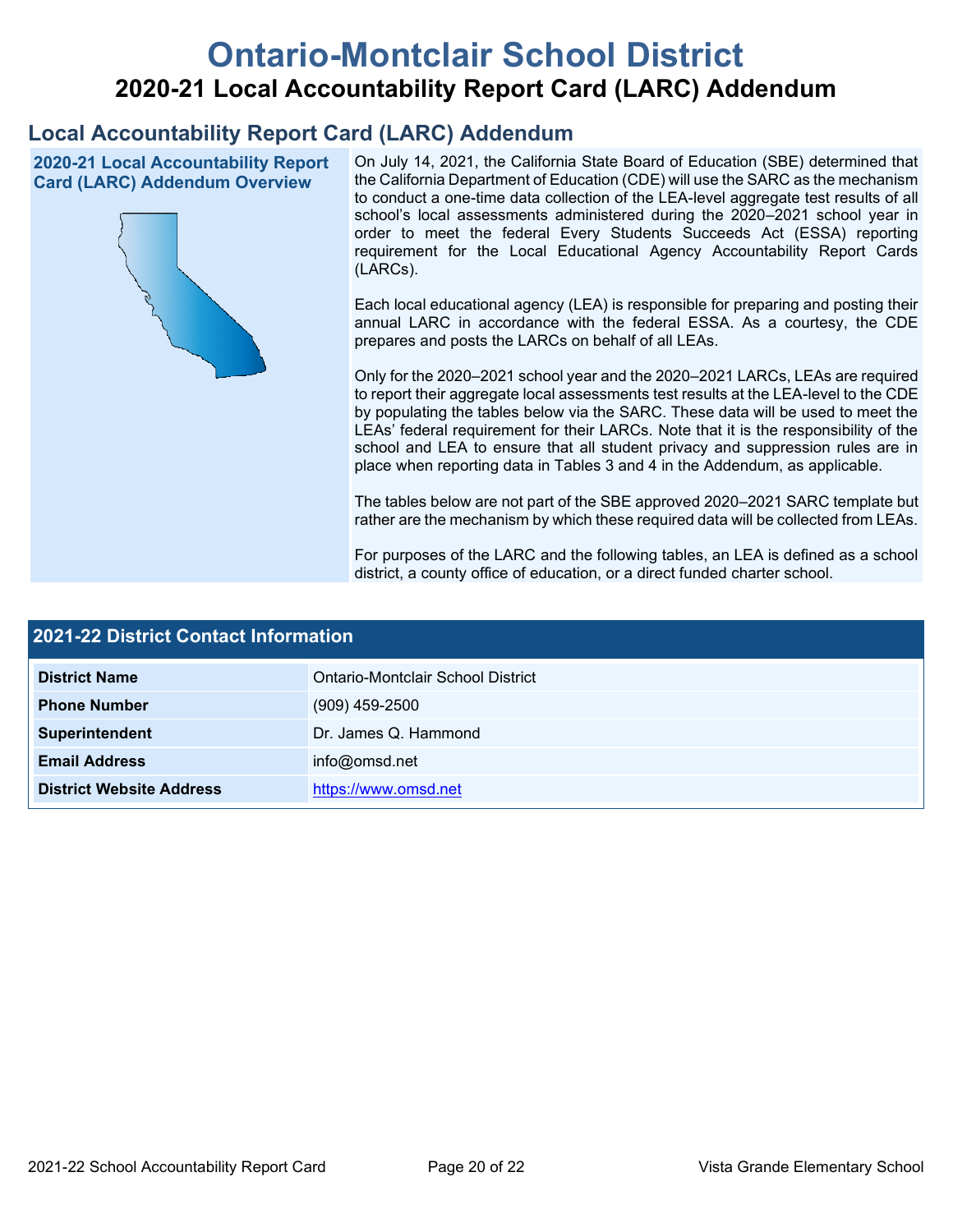## **2020-21 CAASPP Test Results in ELA by Student Group**

This table displays CAASPP test results in ELA by student group for students grades three through eight and grade eleven taking and completing a state-administered assessment. The CDE will populate this table for schools in cases where the school administered the CAASPP assessment. In cases where the school administered a local assessment instead of CAASPP, the CDE will populate this table with "NT" values, meaning this school did not test students using the CAASPP. See the local assessment(s) table for more information.

| <b>CAASPP</b><br><b>Student Groups</b>               | <b>CAASPP</b><br><b>Total</b><br><b>Enrollment</b> | <b>CAASPP</b><br><b>Number</b><br><b>Tested</b> | <b>CAASPP</b><br><b>Percent</b><br><b>Tested</b> | <b>CAASPP</b><br><b>Percent</b><br><b>Not Tested</b> | <b>CAASPP</b><br><b>Percent</b><br>Met or<br><b>Exceeded</b> |
|------------------------------------------------------|----------------------------------------------------|-------------------------------------------------|--------------------------------------------------|------------------------------------------------------|--------------------------------------------------------------|
| <b>All Students</b>                                  | 12994                                              | <b>NT</b>                                       | <b>NT</b>                                        | <b>NT</b>                                            | <b>NT</b>                                                    |
| <b>Female</b>                                        | 6378                                               | <b>NT</b>                                       | <b>NT</b>                                        | <b>NT</b>                                            | <b>NT</b>                                                    |
| <b>Male</b>                                          | 6616                                               | <b>NT</b>                                       | <b>NT</b>                                        | <b>NT</b>                                            | <b>NT</b>                                                    |
| American Indian or Alaska Native                     | 92                                                 | <b>NT</b>                                       | <b>NT</b>                                        | <b>NT</b>                                            | <b>NT</b>                                                    |
| <b>Asian</b>                                         | 257                                                | <b>NT</b>                                       | <b>NT</b>                                        | <b>NT</b>                                            | <b>NT</b>                                                    |
| <b>Black or African American</b>                     | 394                                                | <b>NT</b>                                       | <b>NT</b>                                        | <b>NT</b>                                            | <b>NT</b>                                                    |
| <b>Filipino</b>                                      | 81                                                 | <b>NT</b>                                       | <b>NT</b>                                        | <b>NT</b>                                            | <b>NT</b>                                                    |
| <b>Hispanic or Latino</b>                            | 11629                                              | <b>NT</b>                                       | <b>NT</b>                                        | <b>NT</b>                                            | <b>NT</b>                                                    |
| <b>Native Hawaiian or Pacific Islander</b>           | 31                                                 | <b>NT</b>                                       | <b>NT</b>                                        | <b>NT</b>                                            | <b>NT</b>                                                    |
| <b>Two or More Races</b>                             | 140                                                | <b>NT</b>                                       | <b>NT</b>                                        | <b>NT</b>                                            | <b>NT</b>                                                    |
| <b>White</b>                                         | 370                                                | <b>NT</b>                                       | <b>NT</b>                                        | <b>NT</b>                                            | <b>NT</b>                                                    |
| <b>English Learners</b>                              | 2756                                               | <b>NT</b>                                       | <b>NT</b>                                        | <b>NT</b>                                            | <b>NT</b>                                                    |
| <b>Foster Youth</b>                                  | 73                                                 | <b>NT</b>                                       | <b>NT</b>                                        | <b>NT</b>                                            | <b>NT</b>                                                    |
| <b>Homeless</b>                                      | 2320                                               | <b>NT</b>                                       | <b>NT</b>                                        | <b>NT</b>                                            | <b>NT</b>                                                    |
| <b>Military</b>                                      | $\mathbf 0$                                        | $\mathbf 0$                                     | $\mathbf 0$                                      | $\mathbf 0$                                          | 0                                                            |
| <b>Socioeconomically Disadvantaged</b>               | 11552                                              | <b>NT</b>                                       | <b>NT</b>                                        | <b>NT</b>                                            | <b>NT</b>                                                    |
| <b>Students Receiving Migrant Education Services</b> | 0                                                  | $\mathbf 0$                                     | $\mathbf{0}$                                     | $\mathbf 0$                                          | 0                                                            |
| <b>Students with Disabilities</b>                    | 1919                                               | <b>NT</b>                                       | <b>NT</b>                                        | <b>NT</b>                                            | <b>NT</b>                                                    |